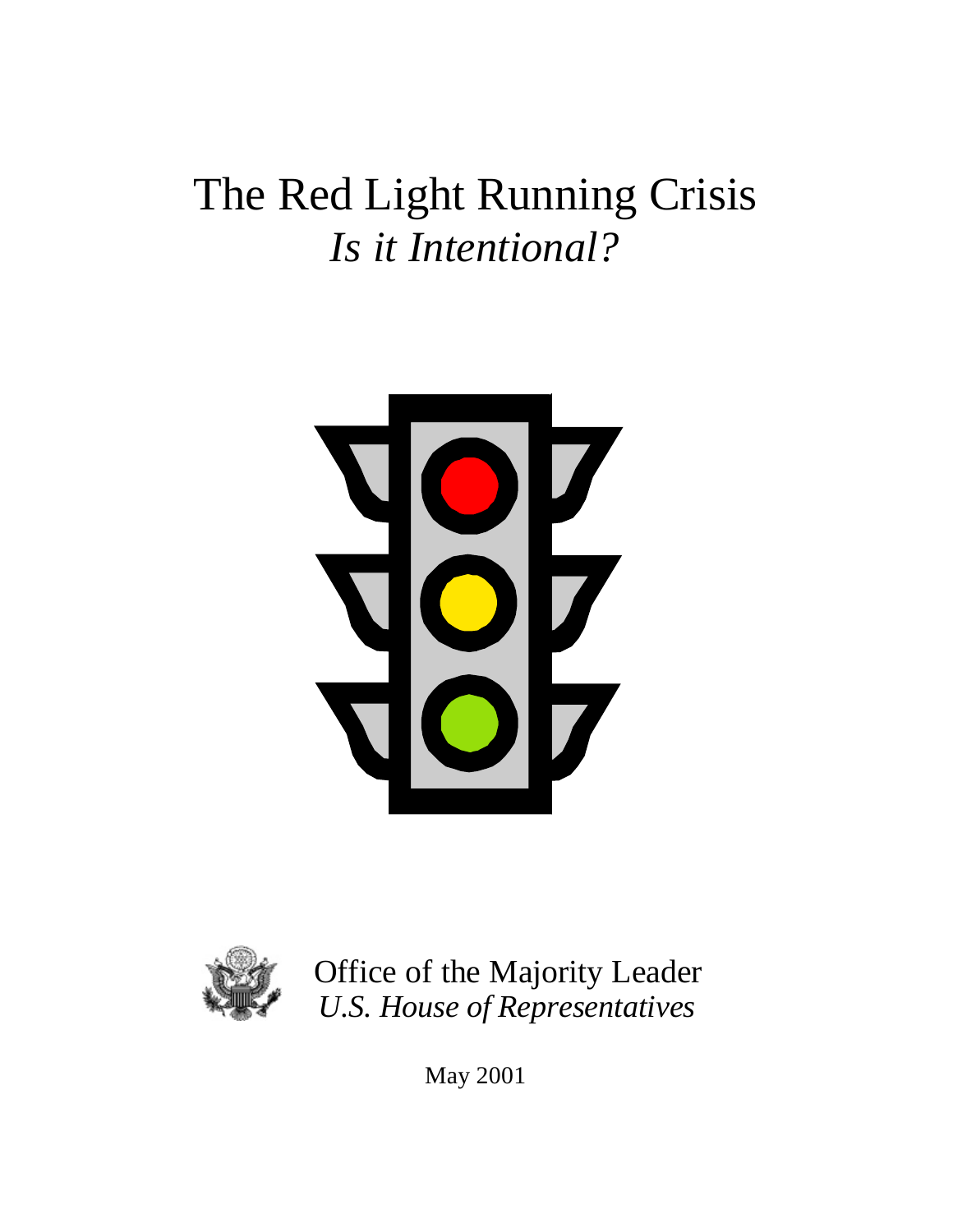# The Red Light Running Crisis *Is it Intentional?*

# *Executive Summary*

There's a hidden tax being levied on motorists today. In theory, this tax is only levied on those who violate the law and put others in danger. But the reality is that the game has been rigged. And we're all at risk.

We are told to accept the idea that our laws should be administered by machines—not human beings—because it is a matter of *safety*. We must accept this expansion of government and this Orwellian threat to our privacy because cameras are the solution to the so-called red light running crisis.

*This is a federal issue,* not just a local one*.* The federal government is promoting and offering funding for this "solution", because the safety benefits are supposed to be indisputable.

After all, who's going to object? Nobody likes a red light runner. They endanger themselves and others. They must be penalized.

But why have so many people become wanton red light runners all of a sudden? The answer seems to be that changes made to accommodate camera enforcement have produced yellow light times that, in many cases, are shortened to the point that they are inadequate. And when people come upon an intersection with inadequate yellow time, they are faced with the choice either of stopping abruptly on yellow (risking a rear end accident) or accelerating. The options for those confronting such circumstances are limited and unsafe. But each time a driver faces this dilemma, government increases its odds for hitting the jackpot.

This report suggests there is something that can be done to address this hazard. It cites examples of problem intersections where yellow times have been raised by about 30 percent and the number of people entering on red fell dramatically. It cites, in addition, controlled scientific studies that confirm the hypothesis that longer yellows are better. The following reductions in red light entries are documented:

| Mesa, Arizona   | 73%                            |
|-----------------|--------------------------------|
| Georgia         | 75%                            |
| Virginia site 1 | 79%                            |
| Virginia site 2 | 77%                            |
| Virginia site 3 | Problem "virtually eliminated" |
| Maryland        | Problem "virtually eliminated" |

It is no coincidence that each of the "problem" intersections mentioned above happened to have yellow times that fell short by about 30 percent. Today's formula for calculating yellow times yields yellow times that can in some cases be about 30 percent shorter than the older formula.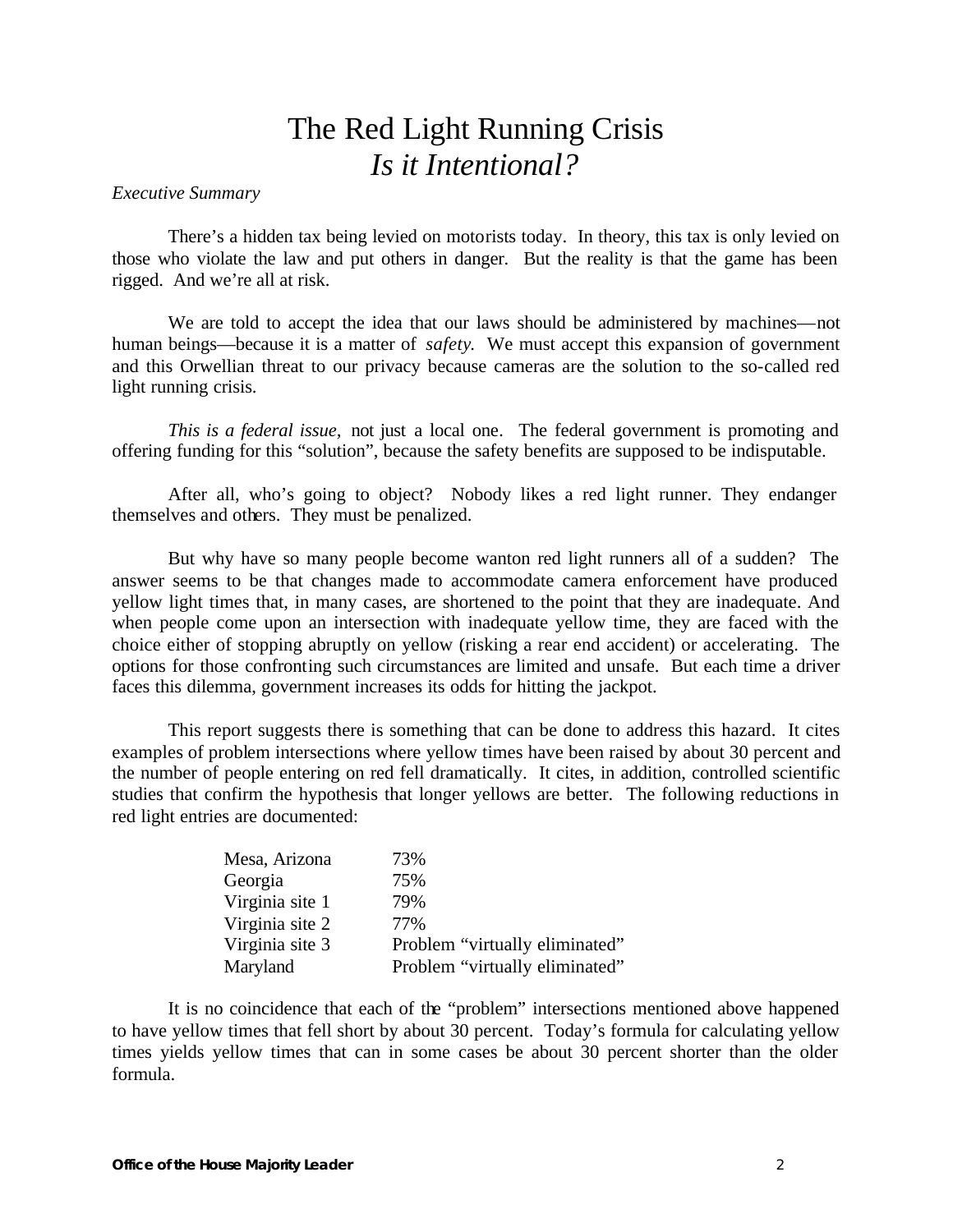And one should ask the question, if there's a problem with an intersection, why don't safety engineers in the field just go out and fix the timing?

In fact, before red light cameras arrived in the United States, that's exactly what our regulations instructed them to do. If too many people enter on red at an intersection, engineers were supposed to lengthen its yellow time. But in the year that red light cameras first started collecting millions in revenue on our shores, those entrusted with developing our traffic safety regulations dropped the requirement to fix signal timing, instructing engineers to "use enforcement" instead.

Indeed, according to the Federal Highway Administration, these problem intersections serve as a great location to hold a press conference. The agency offers a script for local officials to exploit a tragically mistimed intersection to call for the installation of additional red light cameras and tout their safety benefits.

But none of the reports that are supposed to tell us that red light cameras are responsible safety benefits actually say that. First, they dismiss increases in rear-end collisions associated with red light cameras as "non-significant," despite evidence to the contrary. Second, they do not actually look at red light intersection accidents. The latest accident study in Oxnard, California, for example, only documents accident reductions "associated with"—not caused by red light cameras. Although that statement has little scientific value, it does have great marketing appeal if you don't look too closely.

Every study claiming red light cameras increase safety is written by the same man. Before joining the Insurance Institute for Highway Safety (IIHS), he was a top transportation official in New York City at the time the city began looking into becoming the first jurisdiction in the country to install red light cameras. In other words, the father of the red light camera in America is the same individual offering the "objective" testimony that they are effective.

A similar conflict of interest affects those entrusted with writing safety regulations for our traffic lights. The Institute of Transportation Engineers is actively involved in lobbying for, and even drafting legislation to implement, red light cameras. They are closely tied to the Insurance Institute for Highway Safety (IIHS), which in turn is funded by companies that stand to profit handsomely any time points are assessed to a driver's license.

In short, the only documented benefit to red light cameras is to the pocketbook of local governments who use the devices to collect millions in revenue.

We traded away our privacy for this. We gave up our constitutional protections for this. In return, we are less safe. That is the red light camera scam, and it has gone on for far too long.

*All documents cited in this report are available online at www.freedom.gov/auto*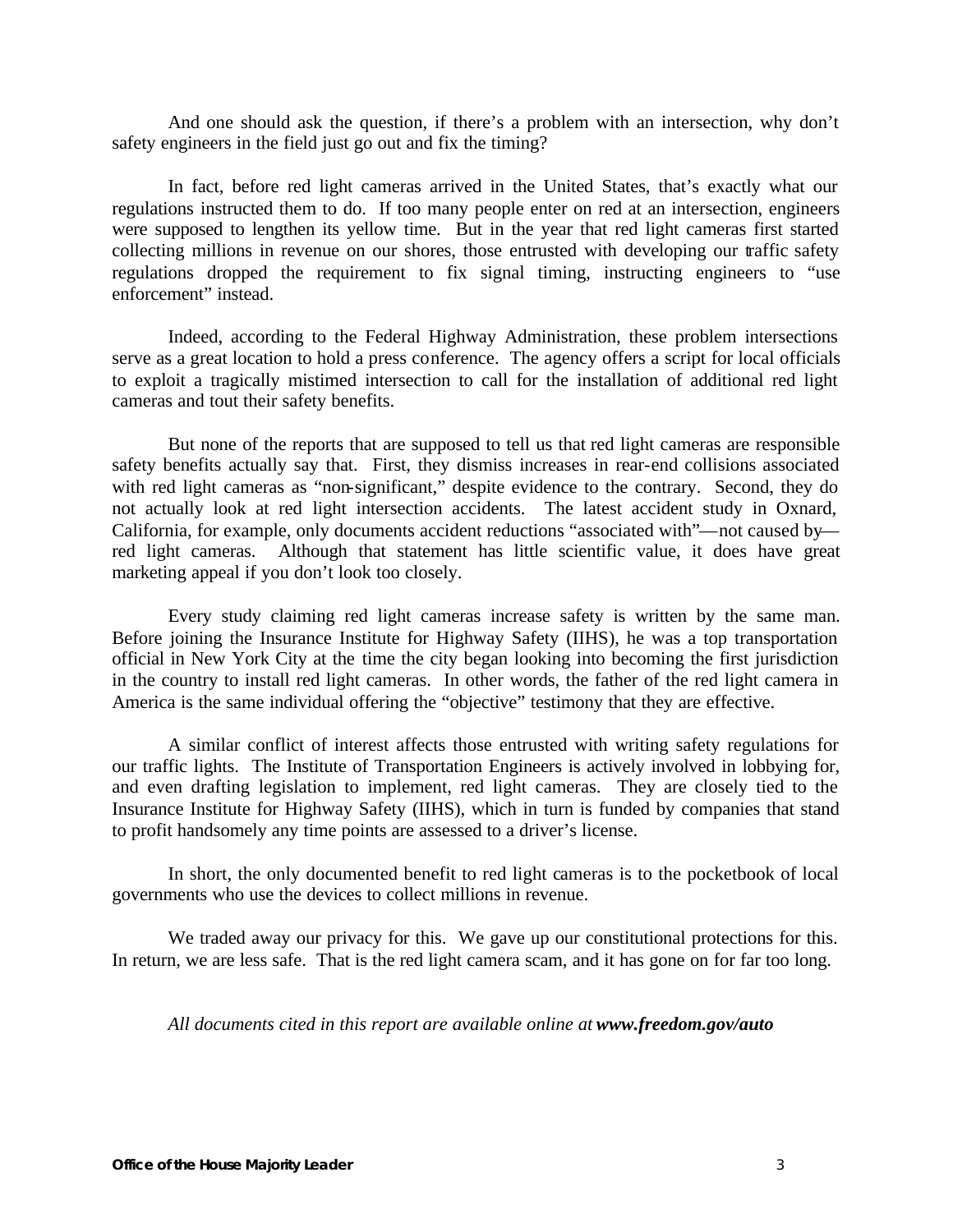# **I. Something Funny is Going On**

A local television station in Beaverton, Oregon (KOIN-TV) discovered the effects of inadequate yellow light times when investigating the red light camera controversy in its area. The following is excerpted from a newscast broadcast February 14, 2001:

- ELAINE MURPHY (reporting): So it got us to wondering just how this program is working. About how many people are getting tickets and, most importantly, is there something funny about how this is set up?
- MURPHY: So we took out the stopwatch. The yellow here [where there is a red light camera] is three seconds and a fraction. It's a big intersection—we measured 111 feet across. Yet a few blocks away at  $107<sup>th</sup>$  and Beaverton-Hillsdale at an intersection measuring a mere 75 feet, the yellow lasts almost a second longer. *Why?*
- LINDA ADLARD (Beaverton City Official): I really don't know why that would have a different timing.
- MURPHY: We kept checking. The intersection with a camera, a little over three seconds for yellow. The next intersection to the east, four seconds. The one after that, four seconds. And the one after that, and the one after that.
- ADLARD: I think probably this is timed this way because of the volume of traffic.
- MURPHY: By the way another red light running camera goes into service next Tuesday at Lombard and Allen. The length of yellow? Three seconds. Just thought you'd like to know.

It is clear from this example that there is something funny going on. This jurisdiction has been caught red-handed playing with signal timing on lights that have red light cameras. But that's just the beginning of the story.

To understand why a jurisdiction would do something like this, one needs to know a little more about the incentives behind red light cameras.

…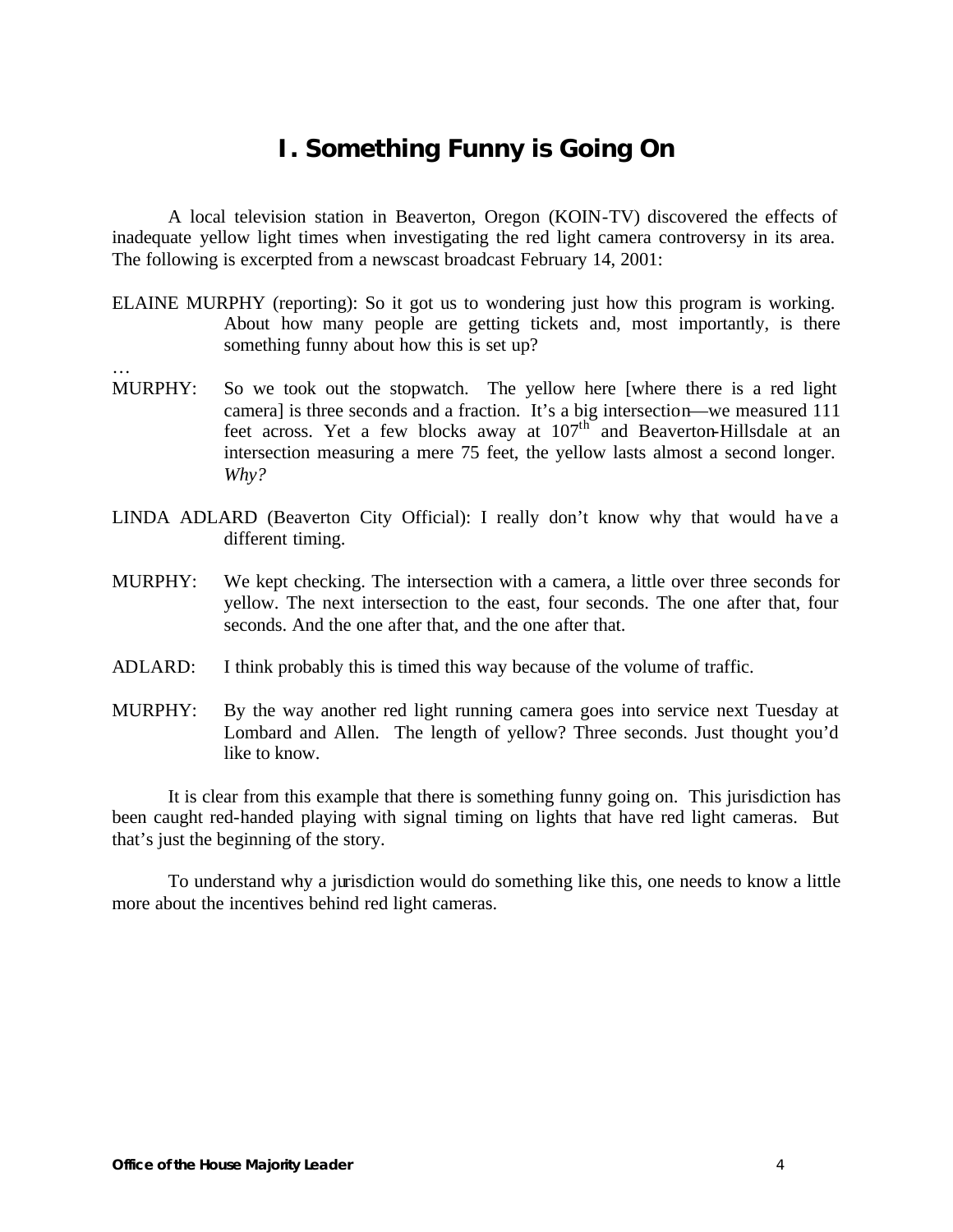# **II. Red Light Cameras and Revenue**

Red light cameras raise a tremendous amount of money for the jurisdictions that use them. It is easier to set up a camera than it is to employ a human being to enforce the law. Consequently, about 50 cities across the country in ten states issue tickets to motorists with red light cameras. And the number of cameras continues to grow.

It's not surprising that local and state governments are jumping at the opportunity to collect revenue from motorists with these devices. Consider the examples below:

- **EXA:** Washington, D.C. A single camera collected \$1 million in revenue. A line item in the city's FY2001 budget assumed there would be \$16 million in fines collected from the 37 cameras deployed throughout the city. *The Washington Post,* May 19, 2000.
- **EXAMERICA.** A single camera collected \$6.8 million in revenue in 18 months. The 19 camera program as a whole has brought in nearly \$30 million in the same period. *San Diego Union Tribune,* May 5, 2001.
- ??**Sacramento, CA.** The program collects an estimated \$800,000 a year. *Sacramento Bee*, April 16, 2001.
- **EXEMENTIA, CA.** The program will collect an estimated \$3.2 million during its first 12 months. *Ventura County Star*, March 29, 2001.
- ??**West Hollywood, CA.** The program collects an estimated \$4.9 million a year. *Los Angeles Times*, March 25, 2001
- ??**Baltimore County, MD.** The program has collected \$6 million as of January 2001. *Baltimore Sun*, January 28, 2001.
- $\mathscr{L}\ll$ **Howard County, MD.** The program has collected \$4 million from more than 70,000 tickets issued between 1998 to 2000. *Baltimore Sun*, January 28, 2001.
- ??**Charlotte, NC.** The program will collect over \$1 million. *Minneapolis Star Tribune*, April 4, 2001.
- $\ll$  **New York, NY.** In its first full year of operation, the 15 red-light cameras racked up 168,471 tickets, collecting \$5,435,815 in fines. *Car & Driver,* May 1999. "The city last year sent out more than 400,000 tickets to drivers caught on camera running red lights and collected \$9 million in revenue, said city Department of Transportation spokesman Thomas Cocola." *New York Post*, May 9, 2001.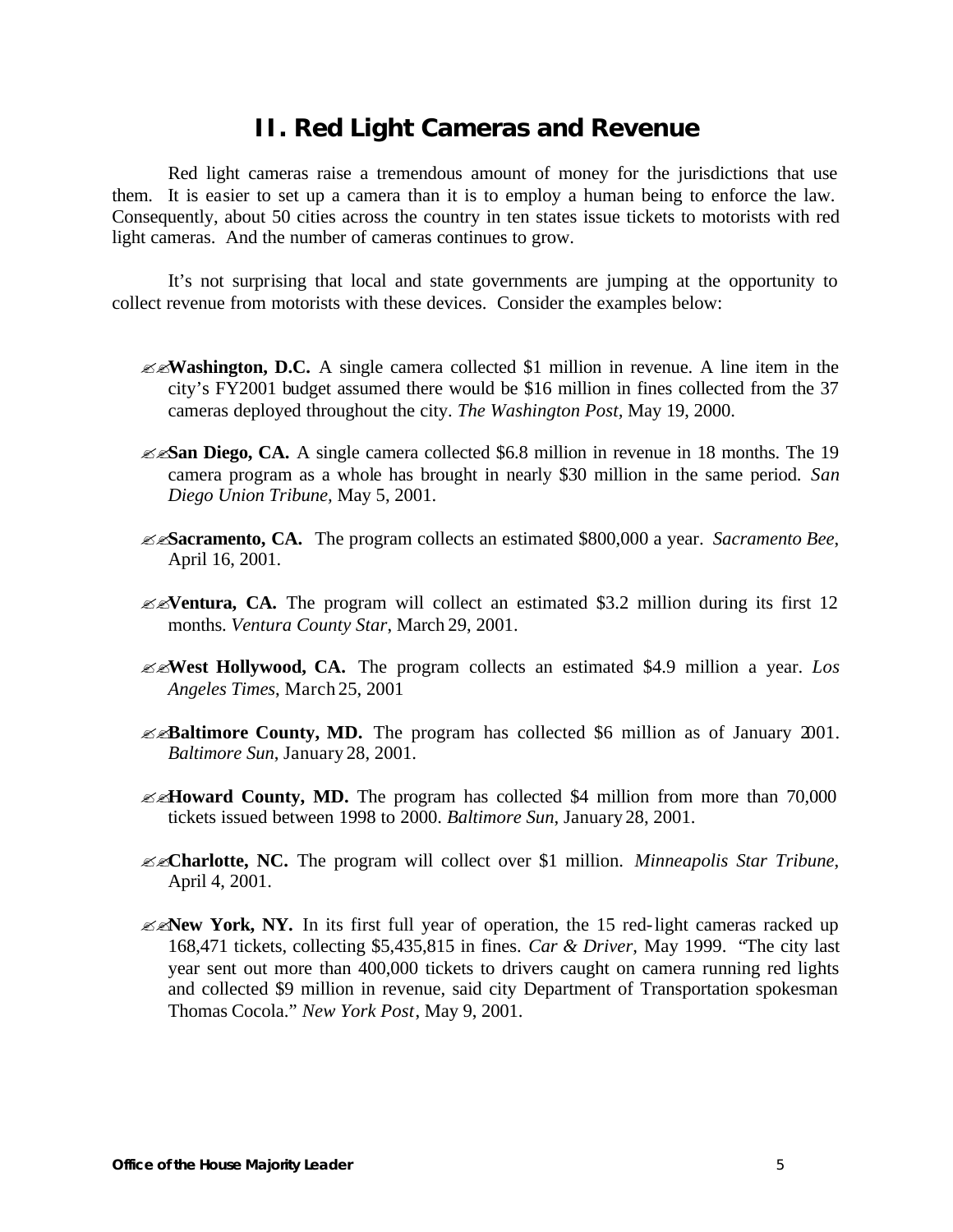Consider how fee structures are changing:

- ??**California.** The highest in the nation fine of \$271 is collected from motorists and one point is assessed against the driver's license.
- **EXMontgomery County, MD.** "Local officials have asked the state Legislature to approve a fine increase to \$250. Current fines in the county are \$75 if caught on camera." *USA Today*, February 6, 2001.
- $\mathbb{Z}$ **Arizona.** The legislature is considering a bill to raise the fine statewide to \$250. Phoenix raised a \$125 fine to \$175, plus two points against the driver's license. *Arizona Republic*, January 16, 2001.
- ??**Delaware**. The fine was raised from \$25 to \$75 in July 2000. *USA Today*, February 6, 2001.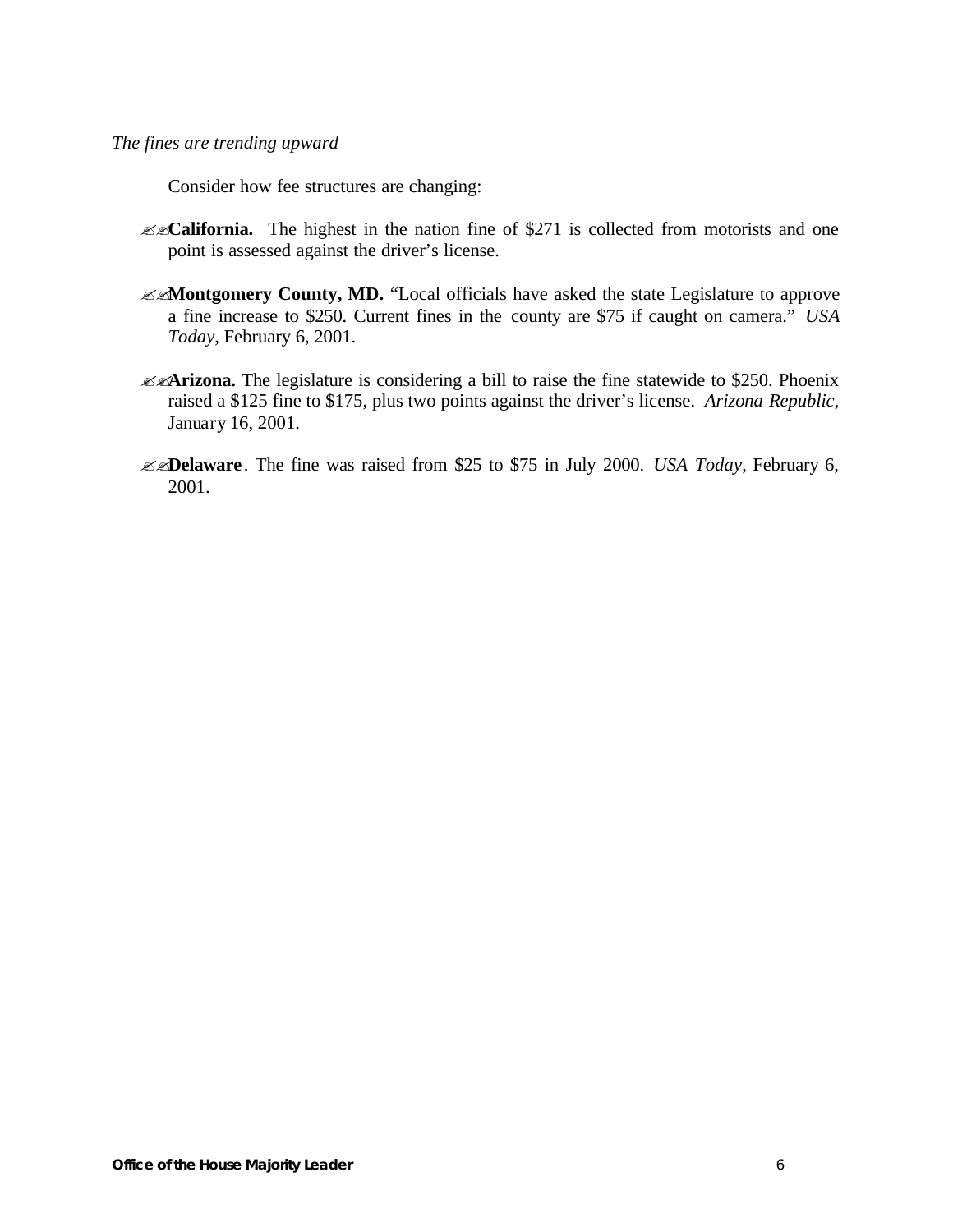# **III. The Theory: If There's a Problem, Lengthen the Yellow**

There is no doubt that red light cameras present an attractive option for those interested in collecting additional revenue. But there may be another way to solve the red light running "crisis"—lengthening yellow times.

#### *A little yellow makes a lot of difference*

A case study of two intersections entitled "The Influence of the Time Duration of Yellow Traffic Signals on Driver Response" (1980), reported that a 30 percent increase in yellow time yielded substantial safety benefits. "The Results in Table 3 show that the extension of yellow duration reduced the frequency of potential conflicts in all cases studied," (page 27).

The first site studied found an extra second and a fraction of yellow had an immediate and definitive safety pay-off: "An increase of 1.4 seconds or about 30 percent in yellow duration virtually eliminated *all* potential conflicts at the Maryland site," (page 27, emphasis added).

Similarly, the second site in Georgia realized a 75 percent reduction in potential conflicts following a 32 percent increase in yellow time. These figures agree with those found in Section 4 of this report, below.

### *The yellow light's purpose*

To understand why an increase in yellow has such a significant safety impact, one must consider the traditional purpose of the yellow traffic light. The yellow indication is designed to warn a motorist approaching an intersection that the signal is about to turn red. The yellow light should be long enough for the approaching motorist to either, (a) come to a safe stop before the intersection, or (b) continue clear through the intersection before the red light appears.

An inadequate yellow time will either prevent motorists from coming to a safe stop or force them to enter the intersection on a red light. Neither option should be considered acceptable.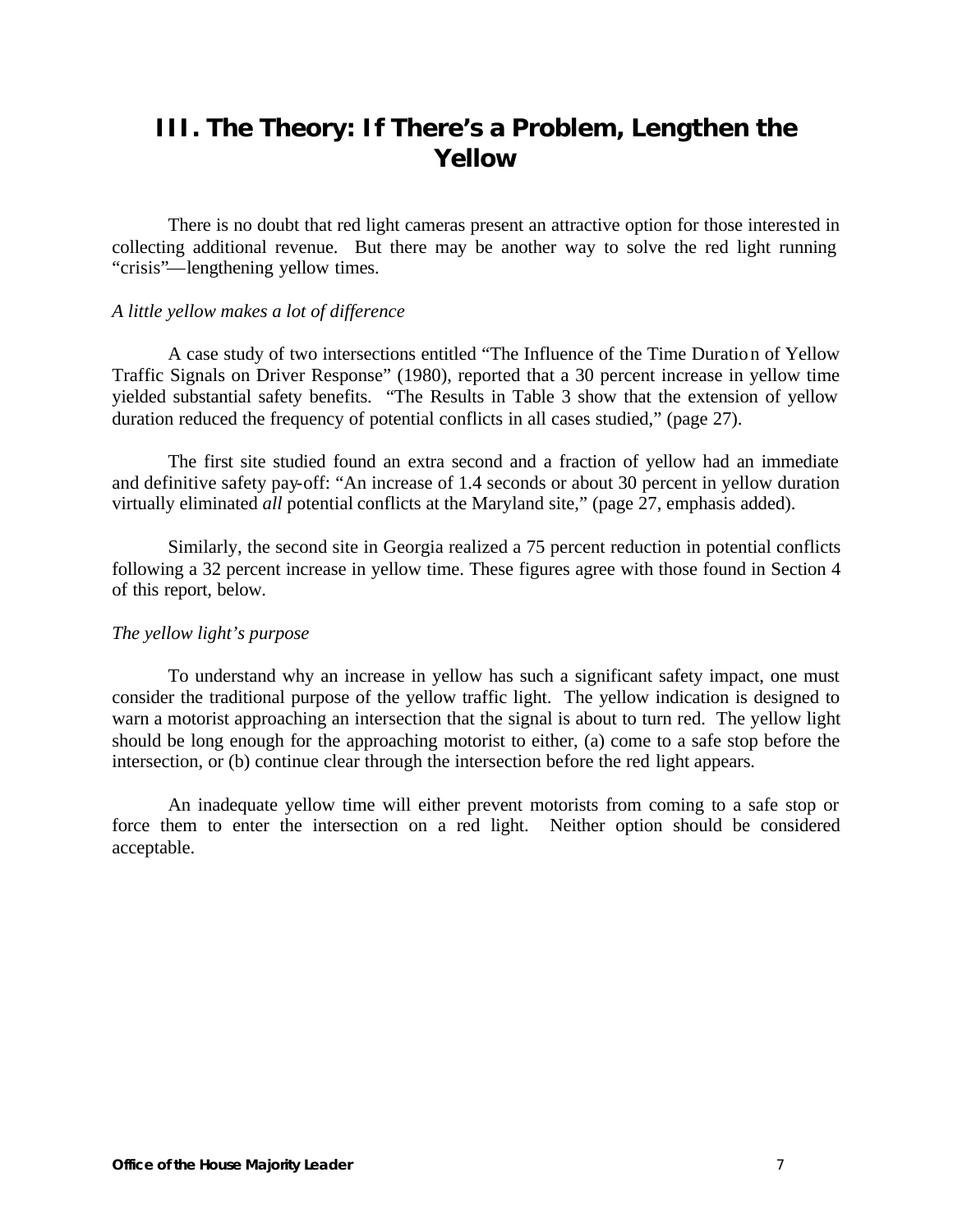

The diagram above illustrates what happens when an automobile approaching an intersection sees the yellow light. Drivers who are in the "Can't Go" zone as the light turns yellow know they are too far back and won't be able to reach the intersection before the light turns red—they must stop. Drivers who are in the "Can't Stop" zone know they're too close to the intersection to stop safely—they must proceed. But when the yellow time is inadequate, there is place in between both zones where the driver can neither proceed safely, nor stop safely. Engineers call this the "Dilemma Zone."

A properly timed signal will have enough yellow time that driver's will never be faced with the impossible choice presented by the dilemma zone. By determining the stopping and clearing distances for a given approach speed, one can always calculate a safe yellow time that offers drivers a safe option, by design, every time.

#### *What if there's a problem?*

Still, an engineering formula may not perfectly account for all the variables that might exist at an intersection. In such cases, the engineer has a tool, known as a countermeasure, that he must employ to remedy the situation. Namely, the engineer must lengthen the amount of yellow time. Even the 1985 ITE proposed recommended practice provides for this yellow time "measure of effectiveness":

When the percent of vehicles that are last through the intersection which enter on red exceeds that which is locally acceptable (many agencies use a value of one to three percent), the yellow interval should be lengthened until the percentage conforms to local standards. (Page 6.)

It is the duty of an engineer to double-check his work and make sure that there is not a problem with red-light entries at each intersection.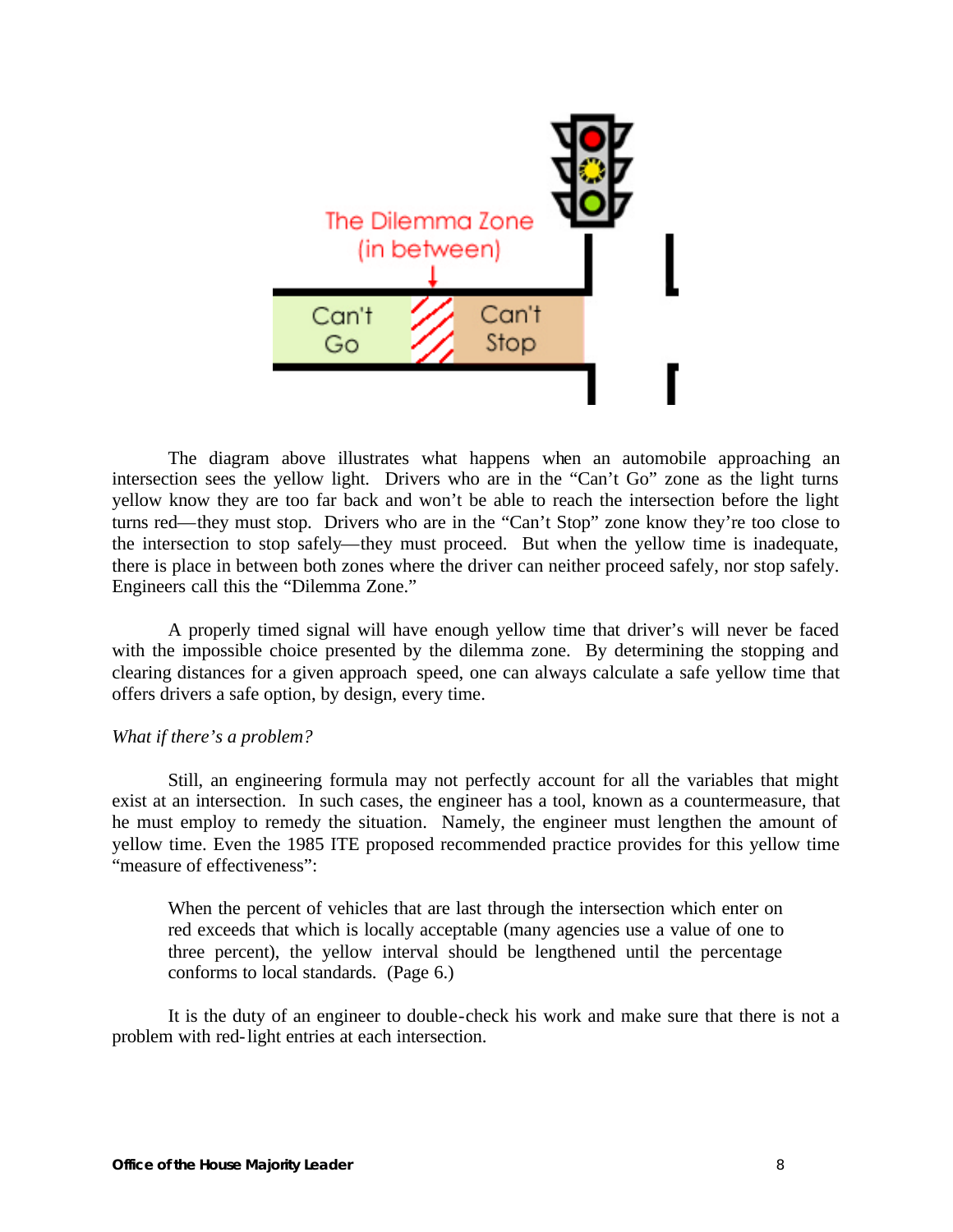## *Red Light Camera proponents agree*

This truth is not disputed. Even in literature intended to promote the use of red light one finds the inescapable truth that lengthening the yellow can be the appropriate thing to do if there's a problem. In the study "Red Light Running and Sensible Countermeasures", author Richard Retting agrees that longer yellow times can often substantially reduce accidents and redlight running:

Signals that provide insufficient yellow intervals cause some drivers to run red lights inadvertently. However, many drivers who run red lights are provided adequate opportunity to stop safely but choose instead to proceed through a red light signal…. (Page 1.)

Increases in the length of the yellow signal toward values associated with the ITEproposed recommended practice significantly decreased the chance of red-light running. (Page 2.)

What is surprising is that the author, despite acknowledging that insufficient yellow *causes* red light running, considers red light cameras as the only solution. In the first citation given above, he makes an effort to blame motorists for running lights, even when the yellow time is inadequate. Furthermore, in the report's "summary and conclusion" (page 4), "signal modification" rates only a passing mention in half of a sentence—he devotes the rest of the discussion to the virtues of red light cameras. Note that the signal modification he refers to is the already shortened ITE practice, not the longer yellow times a properly timed intersection would use (see Section 5, below).

'Longer yellow signals reduce red light running, there is no question about it,' said Richard Retting, senior transportation engineer at the Insurance Institute for Highway Safety. 'I can't say with any certainty if that has any effect on crashes, but there is some evidence that longer yellows can cut down on crashes.' (*Las Vegas Review Journal*, October 20, 2000.)

# *Eighty percent of entries occur during the first second of red*

The relation between yellow time and red light running is most clearly found in the Insurance Institute for Highway Safety's study of red light running entitled "Red Light Running and Sensible Countermeasures" (1998). Although the report's intention is to prove the need for red light camera enforcement, the data in the report provides additional insight into the red light running question. A chart found on page 2 of the report (summarized below) indicates quite clearly that almost 80 percent of red light entries occur within the first second of the red light indication.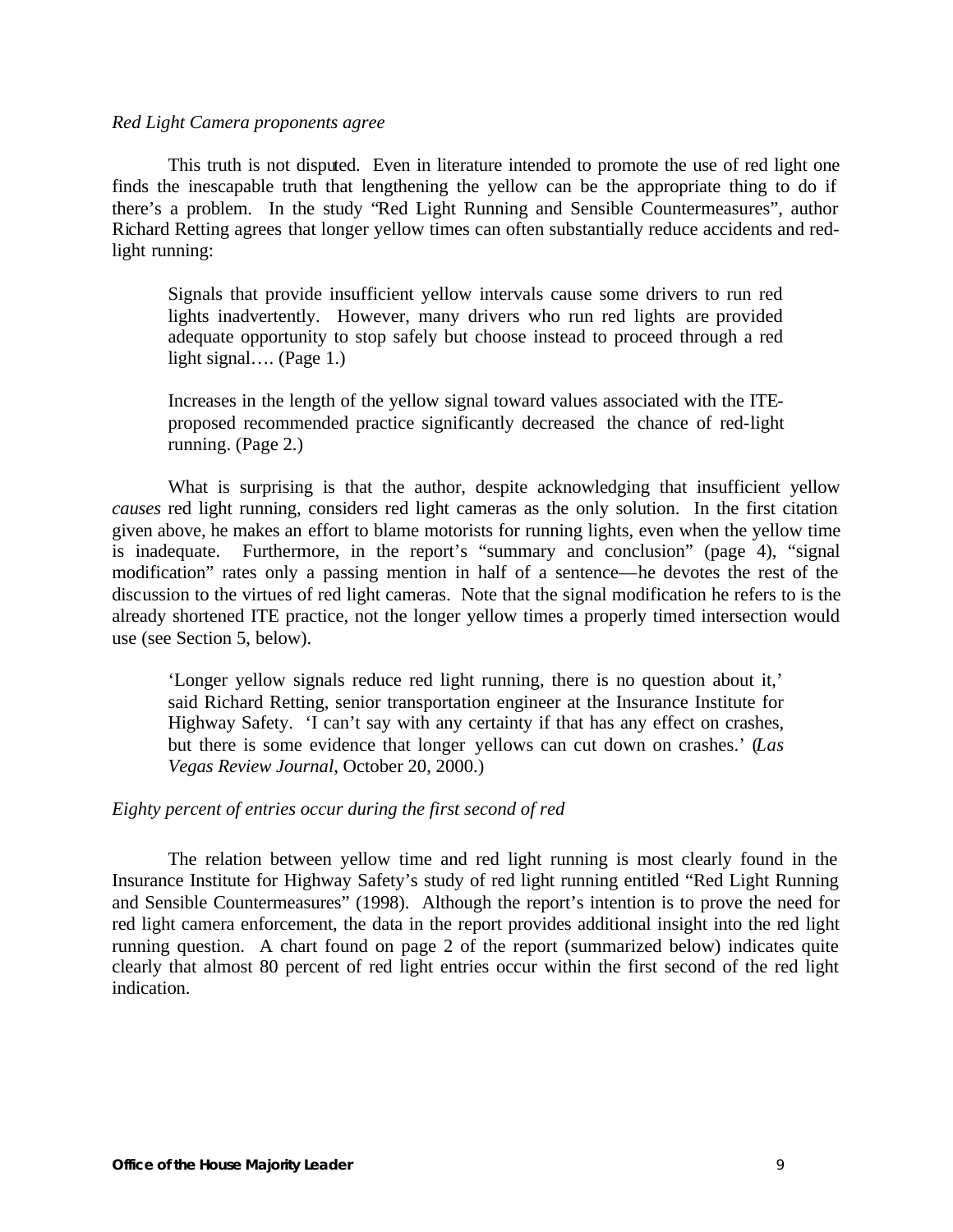This strongly suggests that inadequate yellow time is the major cause of red-light entries. If the vast majority of red light entries occur in the first second after the yellow light expires, it is reasonable to assume an additional second of yellow time on that light will yield a nearly 80 percent decrease in red light entries.

| <b>Red Light Entries at</b><br>Site 1 |                                             | <b>Red Light Entries at</b><br>Site 2 |                                             |
|---------------------------------------|---------------------------------------------|---------------------------------------|---------------------------------------------|
| Hourly<br>Average                     | Hourly Avg.<br>(after one<br>second of red) | Hourly<br>Average                     | Hourly Avg.<br>(after one<br>second of red) |
| 5.6                                   | 1.2                                         | 1.3                                   | 0.3                                         |
| 79% entered on first<br>second of red |                                             |                                       | 77% entered on first<br>second of red       |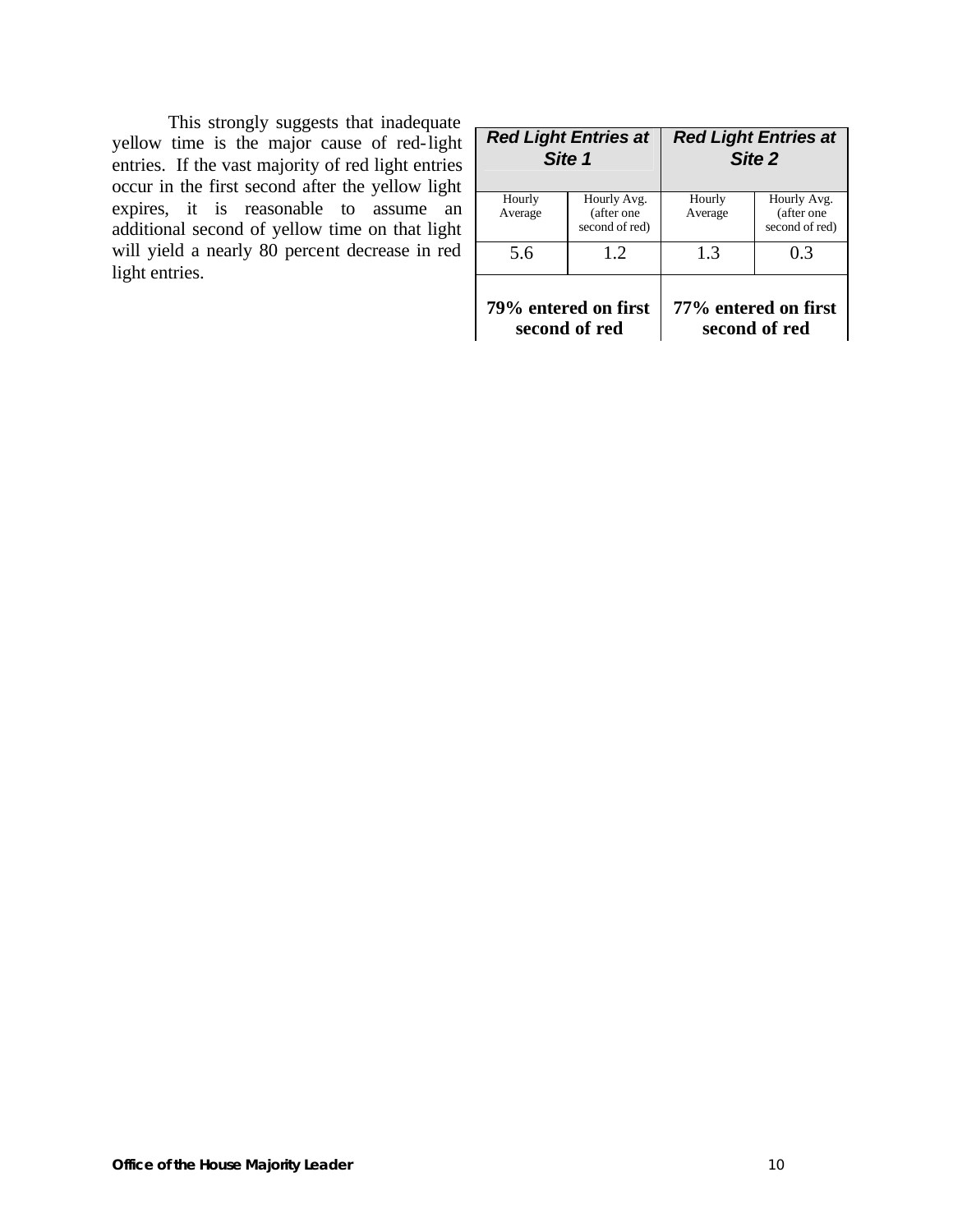# **IV. The Fact: Longer Yellow Reduces Red Entry**

# *Mesa, Arizona*

When yellow times are lengthened at intersections, red light entries plunge. Mesa, Arizona found a 73 percent drop in citations after the yellow light was extended.

Mesa increased the left-turn yellow arrow duration to four seconds, from three seconds, on Nov. 14, after complaints from drivers who felt the time was too short to safely complete their turns. The change was made at 30 intersections with dual left-turn lanes and left-turn arrows. In November, the city issued 1,639 left-turn arrow citations at the six intersections patrolled by cameras. In December, the month after the change, the number fell to 716. In October, the month prior to the change, Mesa issued 2,645 citations. (*Arizona Republic,* February 6, 2001.)

To most, this decrease in red-light running violations would be most welcome news. But it was not welcome news to the city of Mesa. That's because once yellow signal timing changes were made, the camera went from a money-maker to a \$10,000 money-loser. The response of the local bureaucracy was typical:

Meanwhile, the department will propose eliminating the three-tenths of a second grace period that [the camera] allows from the time a light turns red to the time the camera flashes. 'We want to establish a zero tolerance policy for red light running in Mesa,'" [Mesa police Commander Richard] Clore said. (*Arizona Republic,* February 6, 2001.)

Some of Mesa's red-light cameras are working so well that police are talking about disconnecting them… In some cases, it's only catching one person a day. [Mesa police Commander Richard] Clore said that may be because the city recently lengthened its yellow lights by a second. (*Arizona Republic,* May 22, 2001.)

# *Fairfax County, Virginia.*

Like Arizona, Virginia, has also seen outstanding results from increased yellow times. In testimony before the Kentucky State Senate, IIHS study author Richard Retting reported that, on average, someone runs the red light at US50 in Arlington, Virginia every 12 minutes.

Yet just a few miles down the road at the intersection of westbound US50 and Fair Ridge, the Virginia Department of Transportation (VDOT) raised the yellow to 5.5 seconds from 4.0 seconds last summer. Since the change, red light running has almost disappeared at the location.

This is very significant and substantial evidence to show that increased yellow times reduce entries on red at problem intersections.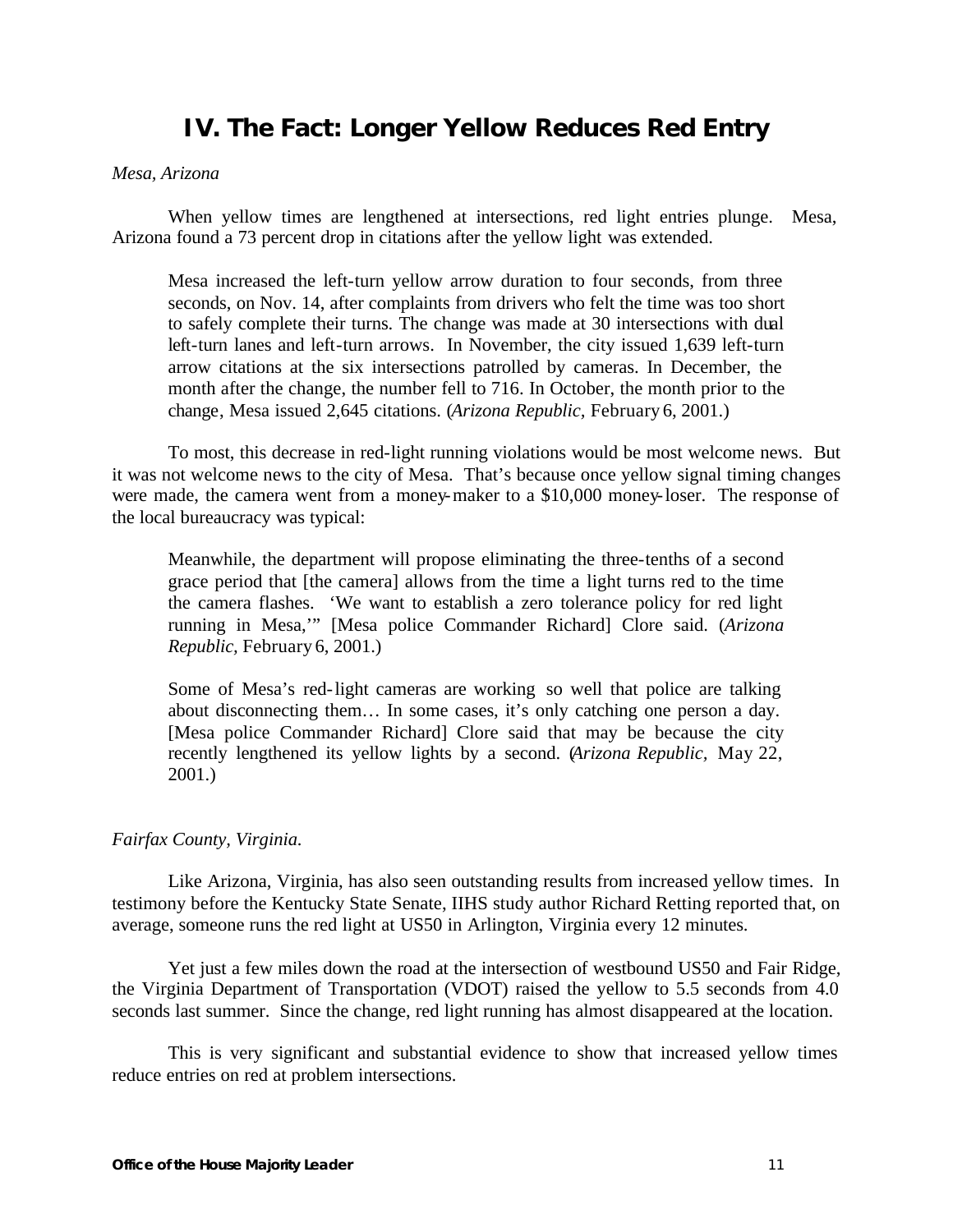# **V. Changes in the Safety Codes**

Where do the problem intersections come from? We've seen that experience tells us that if there's a red light running problem, yellow light times should be increased. And the theory tells us the same. So why have yellow signal times decreased? The answer is that the organizations responsible for maintaining our intersection safety codes have altered the regulations *specifically* to accommodate camera enforcement and decrease yellow times.

The chart below provides the theoretical *minimum* yellow clearance signa l times based on speed and intersection width from the 1976 edition of the Institute of Transportation Engineers (ITE) handbook. Note that the 100-foot intersection in Beaverton, Oregon had a 3.1 second yellow signal time in a 30MPH zone, as mentioned in Chapter 1 above. As one can see from the chart, that time would be inadequate for any condition. But it's quite profitable for the red light camera installed at that location.

| <b>Approach</b>       | <b>Width</b> |              |     |     |      |
|-----------------------|--------------|--------------|-----|-----|------|
| <b>Speed</b><br>(mph) | 30'          | $50^{\circ}$ | 70' | 90' | 110' |
| 20                    | 3.8          | 4.4          | 5.6 | 5.7 | 6.4  |
| 30                    | 3.6          | 4.1          | 4.5 | 5.0 | 5.5  |
| 40                    | 3.9          | 4.2          | 4.5 | 4.9 | 5.2  |
| 50                    | 4.1          | 4.4          | 4.7 | 5.0 | 5.2  |
| 60                    | 4.5          | 4.7          | 4.9 | 5.1 | 5.4  |

*Source: 1976 Transportation & Traffic Engineering Handbook*

To understand more fully the extent of changes to the signal timing codes, one must first examine the prior formula used for calculating yellow times.

# *The 1976 ITE Handbook*

In 1976, yellow time was known as the "yellow clearance interval." This was the theoretical minimum amount of time needed for an automobile to clear the far side of the intersection from a given distance away, or come to a safe stop. This was calculated by adding three variables:

- (1) *Reaction time:* How long it takes, on average, to recognize the situation and decide whether to stop or continue through the intersection. Usually this is 1.0 seconds.
- (2) *Stopping time:* This figure is calculated based upon the length of the intersection and the average deceleration rate for automobiles.
- (3) *Time needed to clear the intersection:* Based on the approach speed, how long it would take an automobile to traverse the length of the intersection.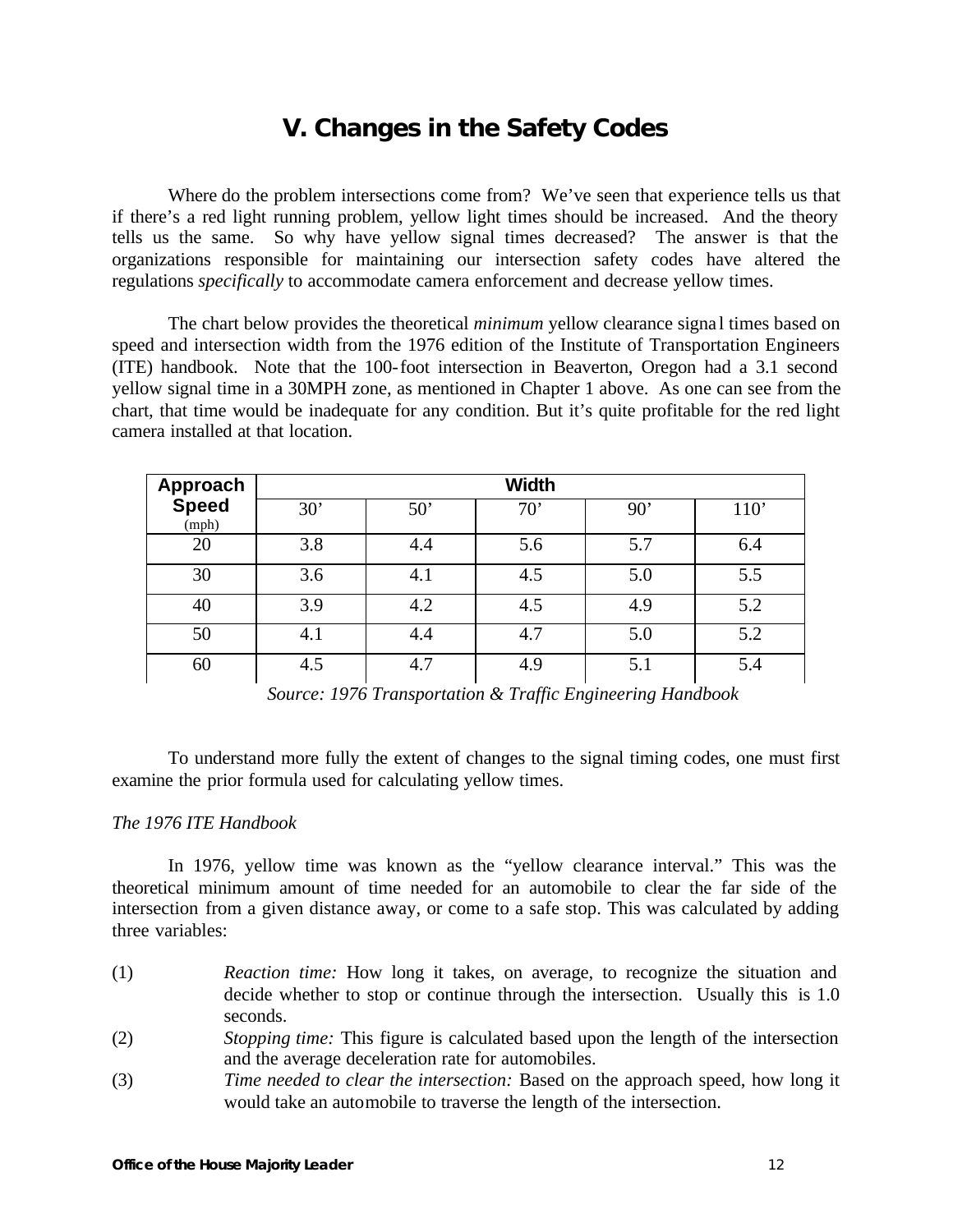# *The 1985 ITE Proposed Recommended Practice*

By 1985, ITE had begun to change the way signal times were calculated in the past. The first modifications were published in their "Proposed Recommended Practice" a mere three years after New York City began researching how it would implement the first red light cameras in the United States.

These changes were further explained in the 1989 ITE Journal article, "Determining Vehicle Signal Change Intervals." This report begins by clearly stating that the ITE's intent is to change laws across the country because, "adopting a uniform method cannot precede adoption of uniform laws" (page 27). In other words, for red light cameras to be adopted nationwide, the laws must change nationwide. And they provide at least three methods that have as their result a reduction, in most cases, of yellow signal time as well as easy adoption of camera enforcement.

# *1. Their goals are not entirely safety related*

The goals and objectives of the 1985 and 1989 documents are clearly related to red light camera enforcement. Consider:

Goal: Recommend legal definitions for the various aspects of the change interval and a defensible methodology for calculating and evaluating change intervals. (1985, page 5; 1989 page 27.)

And the second signal timing objective listed:

Allow easy identification of violators by law enforcement agents. (1985, page 5; 1989, page 28.)

This is a strange goal for someone who wants to design safer intersections. Yet it is a perfect goal for one whose true intent is not safety but rather the convenient installation of a red light camera.

*2. Reduced Yellow I: Ignore the Actual Speed of Traffic*

The first method for reducing yellow time is found on page 29 (1989) where the document states, "It may be possible to use the posted speed as the approach speed."

What that means is that signal times would be determined by the *speed limit* rather than the actual speed 85 percent of traffic is traveling, known as the "85th percentile speed." The result of this change in practice would be an underestimate of the actual speed of vehicles at the intersection. And this factor alone can result in yellow time shortfalls of 20 percent or more.

The laws of physics dictate that the distance required to stop your car is based entirely on the speed at which you are traveling, not what is printed on a sign on the side of the road. No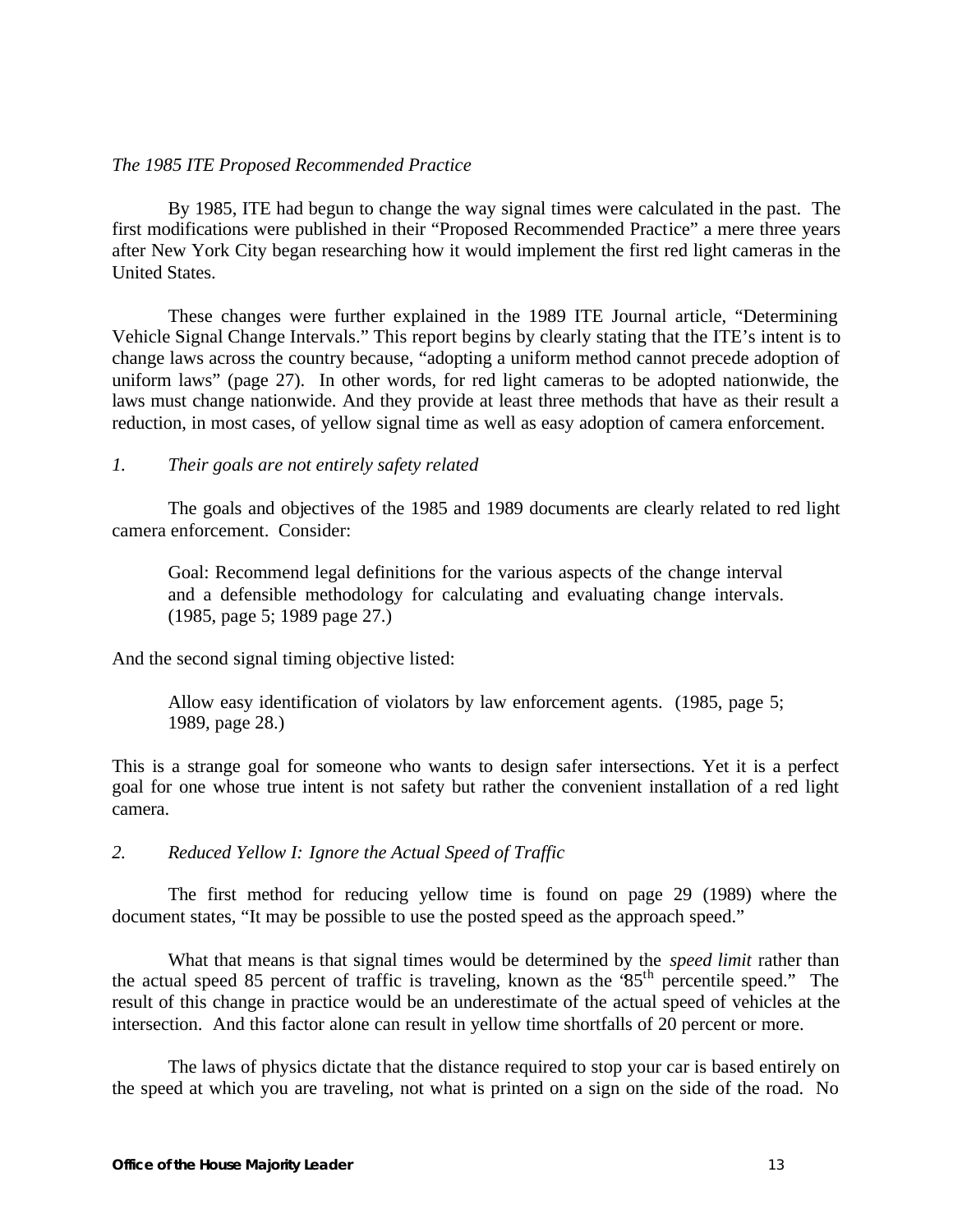rational safety consideration would lead one to choose posted speed over actual speed. *But it does allow for a reduction in yellow light time.*

# *3. Reduced Yellow II: Replace yellow time with "all-red clearance"*

Take the traditional definition and formula for calculating the duration of the yellow light signal. You might need three seconds of yellow to warn approaching motorists that they need to

| stop, and two more seconds<br>of yellow on top of that to<br>allow vehicles enough time                                                                                            |                     |                             | A comparison of old and new calculations                                                                                                                                                                                                                                                       |
|------------------------------------------------------------------------------------------------------------------------------------------------------------------------------------|---------------------|-----------------------------|------------------------------------------------------------------------------------------------------------------------------------------------------------------------------------------------------------------------------------------------------------------------------------------------|
| to clear before opposing<br>traffic is given the green<br>light. The total yellow time<br>for such an intersection                                                                 | 1976 $&$<br>earlier | Yellow time:<br>The result: | Reaction time $+$ Stopping time $+$ Clearance time<br><i>Clearance time:</i> Included in yellow time, plus all-red of 1-2<br>seconds at the option of the engineer.<br>Entries on red happen, but are rare.                                                                                    |
| would be five seconds.                                                                                                                                                             | $1982 -$            | Yellow time:                | Reaction time $+$ Stopping time<br>Clearance time: Has changed from yellow to all-red.                                                                                                                                                                                                         |
| On page 30 of the<br>1989<br>ITE<br>the<br>report,                                                                                                                                 | 1985                | The result:                 | Yellow is reduced by a third from '76<br>values, and more red entries occur.                                                                                                                                                                                                                   |
| proposes to take that five<br>seconds of yellow in the<br>hypothetical<br>intersection<br>above and reduce it to three<br>seconds of yellow, and two<br>seconds in which all sides | 1999-<br>present    | Yellow time:<br>The result: | Reaction time $+$ Stopping time<br><i>Clearance time:</i> All-red clearance time is now optional.<br>Yellow time is the same as '85, but<br>opposing traffic gets the green while<br>people going the other way are entering<br>and clearing the intersection against their<br>own red signal. |
| of the intersection are given                                                                                                                                                      |                     |                             |                                                                                                                                                                                                                                                                                                |

the red light (this is known as the "all-red period"). Eliminating that much yellow time, again, is of questionable safety value. But there is no question that in practice this method would yield an increase in the number of vehicles that enter the intersection on red, given the two second reduction in the amount of time one would have to clear the intersection legally. Again, it is unlikely that a rational safety consideration would lead you to choose this method. *But it does allow for a reduction in yellow light time.* And it will increase red light running. Why? Because the light turns red faster.

# *Changes were made to the code specifically for camera enforcement*

These changes are significant. But if it was not clear enough in the above documents that ITE had cameras in mind in 1985, they make it explicit a few years later. The 1994 ITE "Determining Vehicle Signal Change and Clearance Interval" states:

When the percentage of vehicles that entered on a red indication exceeds that which is locally acceptable, the yellow change interval may be lengthened (or shortened) until the percentage conforms to local standards, *or enforcement can be used instead.* (Page 5, emphasis added).

In other words, if too many people are running red lights, jurisdictions need not address deficiencies in intersection design or signal timing. Instead, they can simply "use enforcement"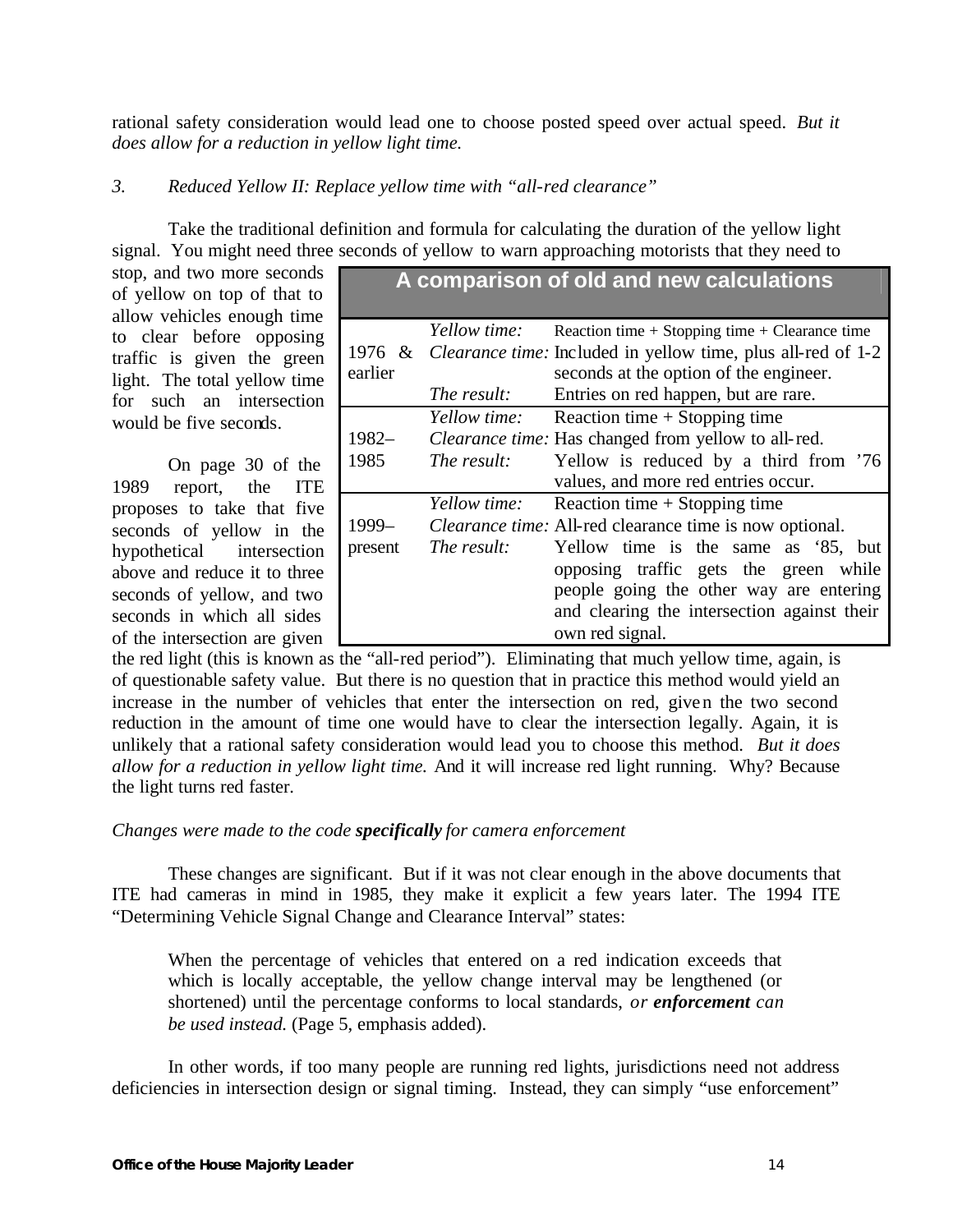by putting up a red light camera. They are suggesting creation of an intersection that will have a perpetually high level of red light runners *by design*. Since enforcement by police officers wouldn't be 24-hours a day, it is hard to conceive that they had anything other than 24-hour red light cameras in mind.

# *Changes in the yellow light formula linked to red light running*

The changes in the yellow signal timing regulations have resulted in the inadequate yellow times. And these inadequate yellow times are the likely cause of almost 80 percent of red light entries, as discussed above.

| <b>Yellow Times Compared</b><br>Posted speed, 35 MPH. Width: 80 feet. Grade: 2.6% downhill. |                                   |  |
|---------------------------------------------------------------------------------------------|-----------------------------------|--|
| 1976 ITE Formula                                                                            | 1999 ITE Formula                  |  |
| 4.64 seconds<br>(round up to $5$ )                                                          | 3.8 seconds<br>(round up to $4$ ) |  |

If we look closely at one of the intersections Retting studied, the signal at Columbia Pike at Greenbrier in Arlington, Virginia, we find that it has a measured yellow time of 4.0 seconds. This location was the second site studied in his "Red Light Running and Sensible Countermeasures." Using the 1999 formula results in a one second (20 percent) decrease in the yellow time compared to the 1976 formula. And, as mentioned above, according to Retting's study, 77 percent of red light entries happened in that first second the light was red instead of yellow.

Thus, if the old formula had been employed, the red light entry problem Retting studied would have been substantially reduced.

# *Elimination of the vehicle change interval, a chronology*

It may be useful to consider the following excerpts from signal timing regulations that, when presented in chronological order, show a clear progression toward lowering yellow times to accommodate red light cameras:

1985—ITE, "Determining Vehicle Change Intervals: A Proposed Recommended Practice," states, "When the percent of vehicles that are last through the intersection which enter on red exceeds that which is locally acceptable (many agencies use a value of one to three percent), the yellow interval *should* be lengthened until the percentage conforms to local standards."

1988—Federal Highway Administration, "Manual on Traffic Control Devices" (MUTCD) states, "Signal Operation Must Relate To Traffic Flow" (Section 4B-20). Note that red light camera promoters use the opposite principle: they wish to use signals to modify traffic flow.

1994—ITE, "Determining Vehicle Signal Change and Clearance Intervals" states, "When the percentage of vehicles that enter on a red indication exceeds that which is *locally acceptable*, the yellow change interval *may* be lengthened *(or shortened)* until the percentage conforms to local standards, *or enforcement can be used instead."*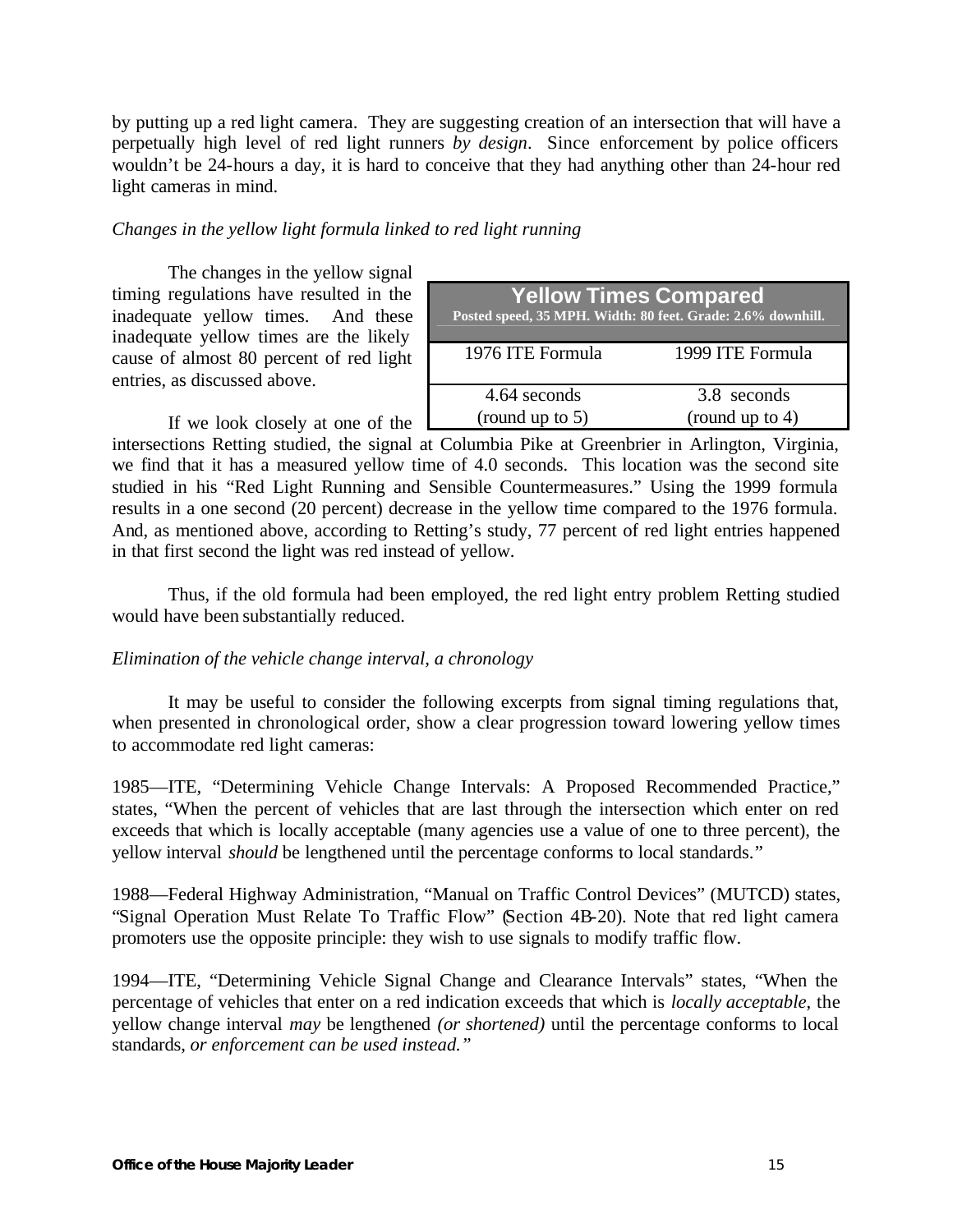1999—ITE, "Traffic Engineering Handbook: Fifth Edition" states, "The red clearance interval is an *optional* interval that follows a Yellow Change Interval and precedes the next conflicting green interval. The red clearance interval is used to provide additional time following the Yellow Change Interval before conflicting traffic is released" (page 482).

2000/2001—Federal Highway Administration, "Manual on Traffic Control Devices" (MUTCD) states, "47. Red Clearance Interval: an *optional* interval that follows a yellow change interval and precedes the next conflicting green interval" (page 4A-5, Part 4, Highway Traffic Signals). Yellow time is calculated from "E. The posted speed or statutory speed limit *or* the 85<sup>th</sup> percentile speed on the uncontrolled approaches to the intersection" (page 4C-3).

In all the above citations, emphasis is added to the key changes. The words in italics mark the differences between the old and new codes. Namely:

- 1. The "should" in 1985 was changed to "may" in 1994.
- 2. "Or shortened" was added to the formulation in 1994.
- 3. "Or enforcement can be used instead" was added in 1994.
- 4. "Optional" was added to the definition of red clearance interval in 1999.
- 5. Finally, the Federal Highway Administration endorses all these changes in the December 2000 edition of the MUTCD.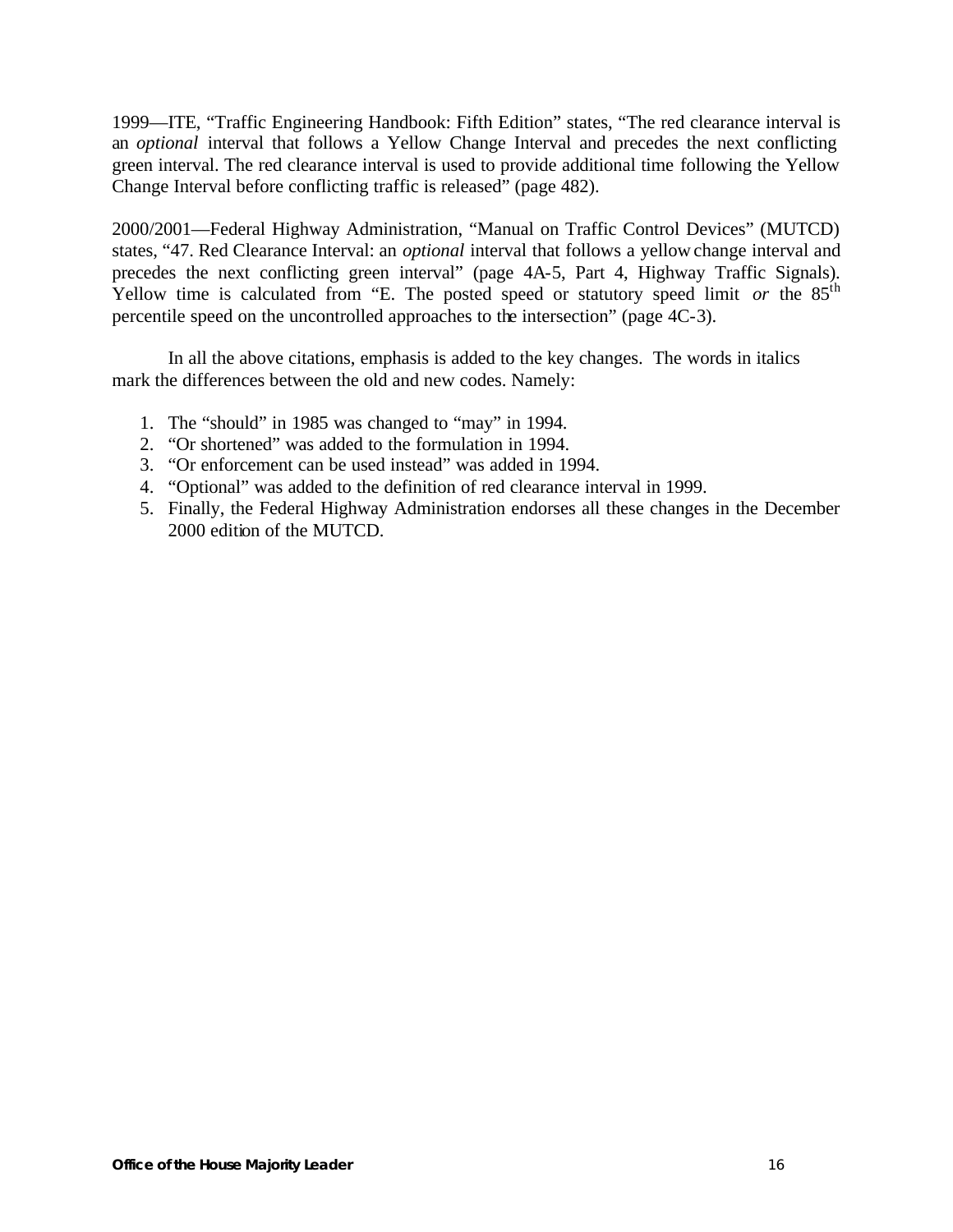# **VI. Why Have Reports Shown Cameras to be Effective?**

#### *Overview of U.S. Red Light Camera Studies*

Jurisdictions that wish to claim safety as their motive for installing red light cameras will invariably cite studies that show the devices reduce red light running and the intersection collisions it causes. To date, the only case studies of red light running and camera use in the United States have taken place in Arlington, Virginia, City of Fairfax, Virginia and Oxnard, California.

The studies performed at these locations share a lot in common, mostly because they were all performed by the same researcher. Consequently, they also share many of the same flaws in methodology.

## *How to do a proper study: Australia*

One can see the flaws more clearly when they are contrasted with the 1995 Australian Road Research Board report, one of the most comprehensive looks at the effect of red light cameras to date.

The report's conclusion is the most striking, particularly considering the American coverage of this issue: "There has been no demonstrated value of the RLC as an effective countermeasure" (page 1). And when one considers the study's methodology, one must also wonder why the same thoroughness is not found in Retting's American studies:

- ??*Comprehensive, ten-year study*. The report examined accidents five years before and five years after the installation of red light cameras.
- ??*Objective*. On pages 2-3, the report points out how prior Australian studies conveniently omitted crucial data that might have undermined any pro-red light camera conclusions.
- ??*Uses actual accident reports*. Prior Australian studies merely used accident databases to generate results and statistics. All accidents in the database marked with certain codes were deemed to relate to red light running. Unfortunately, that method assumed the accidents were always properly coded. Of the 6,200 accident report forms examined, 960 (15 percent) were found to be unrelated to the intersections studied, despite their coding. For example, accidents at an adjacent McDonalds parking lot were coded as if they took place in the nearby intersection. This shows that conclusions based merely on accident codes can be significantly misleading.
- ??*Signal Timing Considered.* Although ultimately unsuccessful, the study at least attempted to document any changes in signal timing that may have occurred during the study period: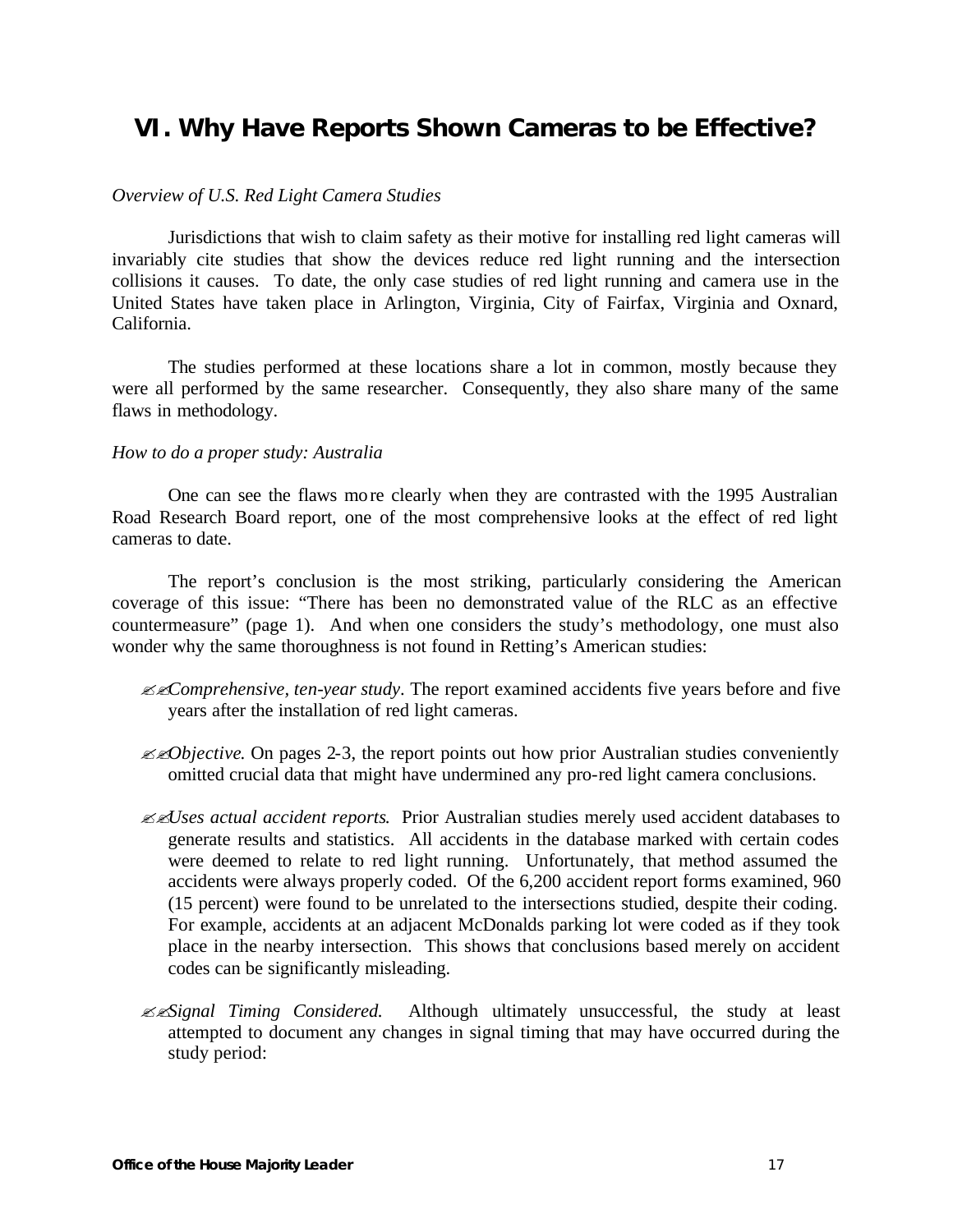Inquiries were made of VicRoads traffic signals group about the changes at signals and it seems that the historical records have been archived. From the data that was obtained for three intersections… it was apparent that a number of changes had taken place. These changes included… changes in phases as well as phase and cycle times and provisions for green arrows. The changes to the intersections were apparent, but the dates these changes took effect was not. For this reason the changes could not be related back to subsequent changes in accident frequency. Further investigation into signal changes would be worthwhile to explain some of the abrupt changes at individual RLC sites. (Page 9)

## *Red Light Cameras and Rear-end Accidents*

The Australian study goes on to conclude that red light cameras tend to cause rear-end accidents. "This study suggests that the installation of the RLC at these sites did not provide any reduction in accidents, rather there have been increases in rear end and adjacent approaches accidents on a before and after basis…" (Page 20).

This should come as no surprise. The goal of a red light camera is to make people fear being ticketed if they enter a camera-controlled intersection on red. Common sense dictates that if the desired effect of red light cameras

is achieved, there will be an increase in rear-end accidents. This is because motorists fearing a ticket will panic and slam on their brakes to avoid entering an intersection. This sudden maneuver can surprise cars and trucks behind, causing a collision.

The 2001 IIHS Oxnard accident study admits a connection between red light cameras and rear end accidents:

Some additional rear-end crashes might result from non-uniform changes in driver behavior. For example, if drivers stop more often for red lights, they may be struck from behind by drivers not intending to stop. (2001 Oxnard study, page 2.)



**Office of the House Majority Leader** 18



One wonders if Retting considers perhaps that those same individuals are *unable* to stop, because of inadequate yellow time. The increase in rear-end accidents in this report are passed off as insignificant. But are they?

These photos, found on the Oxnard, California police department website, were taken by red light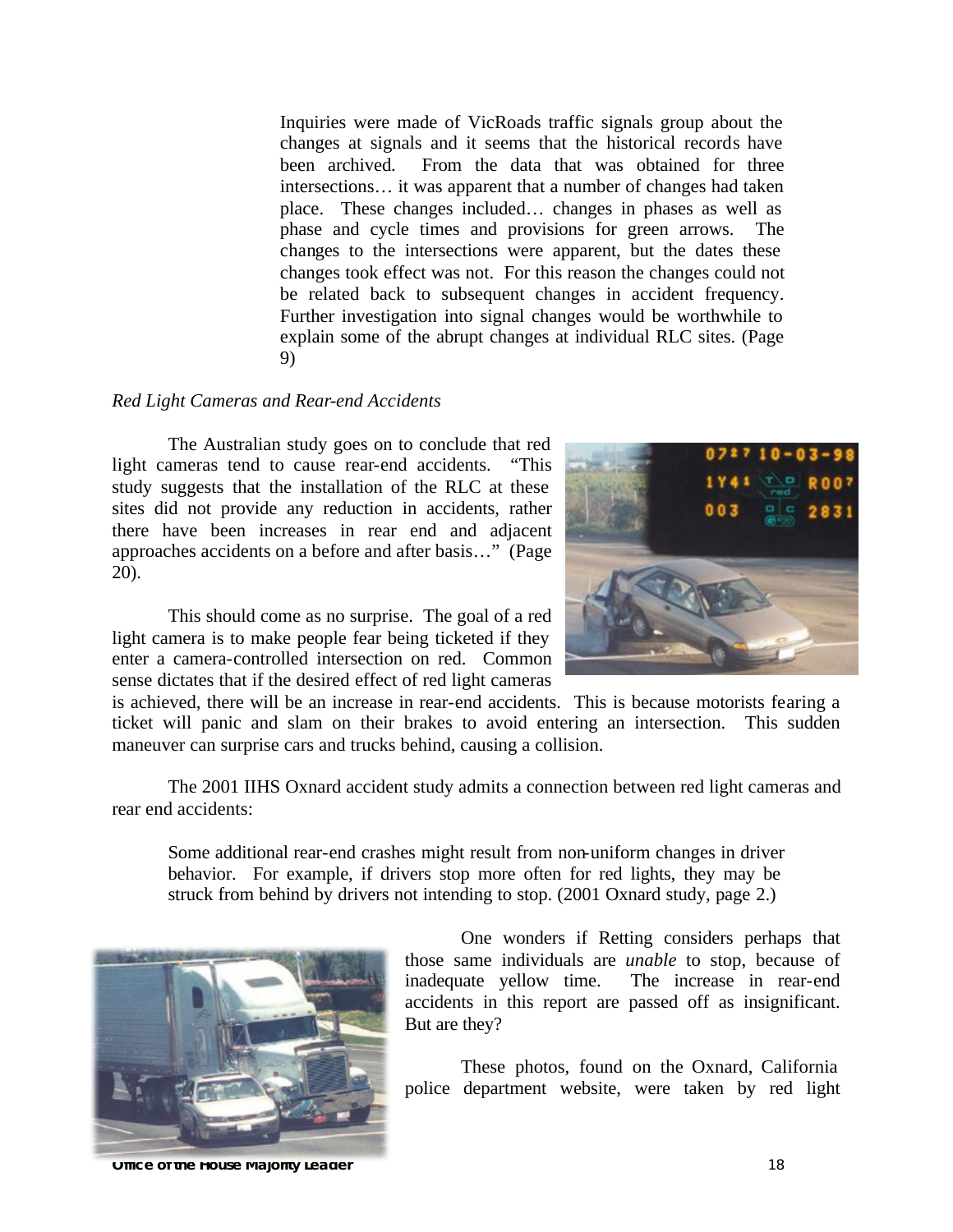cameras. They illustrate rear end collisions apparently caused by motorists panic-stopping.

# *Yellow Light Timing*

As we have seen, yellow signal timing is fundamentally linked to red light entries. The 1999 Oxnard study concludes that since red light cameras were installed that there was a 40 percent reduction in red light violations at intersections with cameras, and a 50 percent reduction at intersections without cameras. But the study did nothing to document whether signal times, including yellow light times, were held constant throughout the duration of the research. There is reason to believe, based on the Australian findings, that the signal timings did in fact change during the study. Despite this, the author merely says that the times were "checked" and "deemed adequate":

The duration of yellow traffic signal timing has been found to influence red light running at urban intersections (Retting and Greene, 1997). Therefore, yellow signal times at the camera sites were checked against an Institute of Transportation Engineers (1985) proposed recommended practice and were found to be adequate. (1999 Oxnard study.)

The same language is used in the 1999 Fairfax and 2001 Oxnard studies. But, as discussed in Chapter 5 above, the 1985 proposed ITE yellow times can often be inadequate. It is reasonable to suspect they played a significant role in the red light entries that are documented in the report.

But the 1985 proposed recommended practice was not followed. The proscribed countermeasure for excessive red light entries is an increase in the yellow signal time (page 6 of the 1985 ITE guidelines). This was not performed. And if it had been implemented, it is likely that the pro-camera conclusion of the reports would have been undermined.

Moreover, if indeed the yellow time in the three studies was set to the numeric amounts resulting from the 1985 ITE practice, the excessive red light running that resulted tends to confirm the inadequacy of the yellow time from the practice itself.

# *Actual red light accidents not studied in 2001 Oxnard report*

Incredibly, the 2001 IIHS Oxnard study did not actually study any accidents caused by red light running. "…the crash data did not contain sufficient detail to identify crashes that were specifically red light running events…" (2001 Oxnard report, page 1). Nor did it even study accidents at intersections that have red light cameras.

Instead, the study's author, Retting, merely looked at accident codes from a database over a 2 and a half-year period to claim that accidents throughout the Oxnard area dropped by about 30 percent as a result of the red light cameras. The connection between area accidents and red light cameras is only an *implied* connection. There is no scientific evidence in the report showing any demonstrable connection between the two.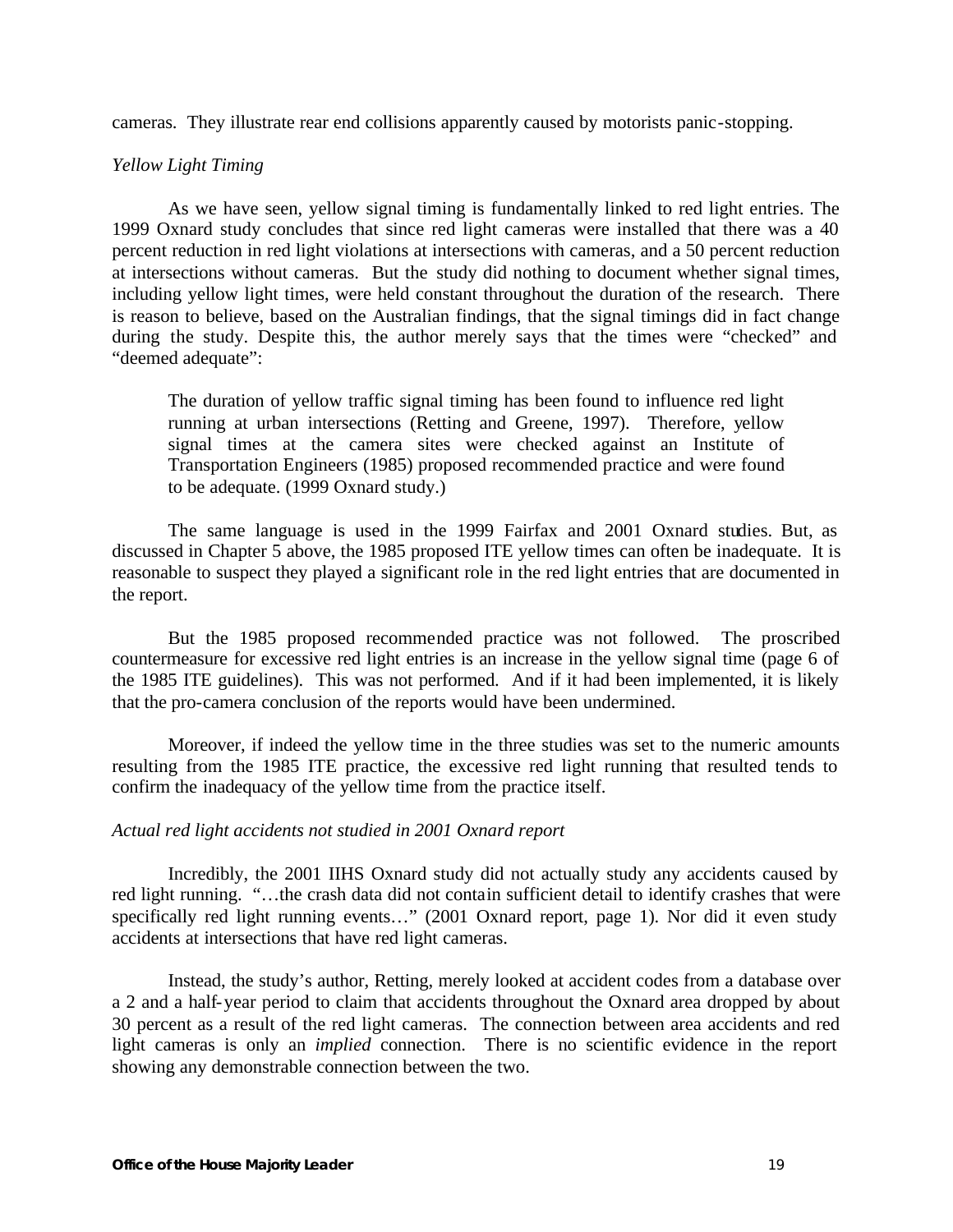That is why the 2001 report is entitled "Crash Reductions *Associated With* Red Light Camera Enforcement in Oxnard, California." Notice that it does not say, 'caused by.' But, nonetheless, the report is still used as a marketing tool to sell red light cameras.

## *Drops in "violations" are no measure of success*

At times, jurisdictions that IIHS did not study will find other ways to "prove" the success of their red light camera program, particularly when they wish to order additional camera units. They simply cite the number of "citations" or "violations" at intersections. And they claim red light cameras are a success if there are any reductions. Of course, they fail to note that the number of both citations and violations given is entirely within the control of the camera operators.

It's easy, for example, to turn off the camera for a period of time to achieve the desired number. The camera can be loaded with half a roll of film. Shifting the cameras around will alter the data. Cameras malfunction and are taken out of service for repairs. Signal timings, including lengthening the yellow, can happen without being reported. These are just a few of the many "tricks" or potential oversights available.

It is clear, then, that the justifications given for red light camera installations are questionable.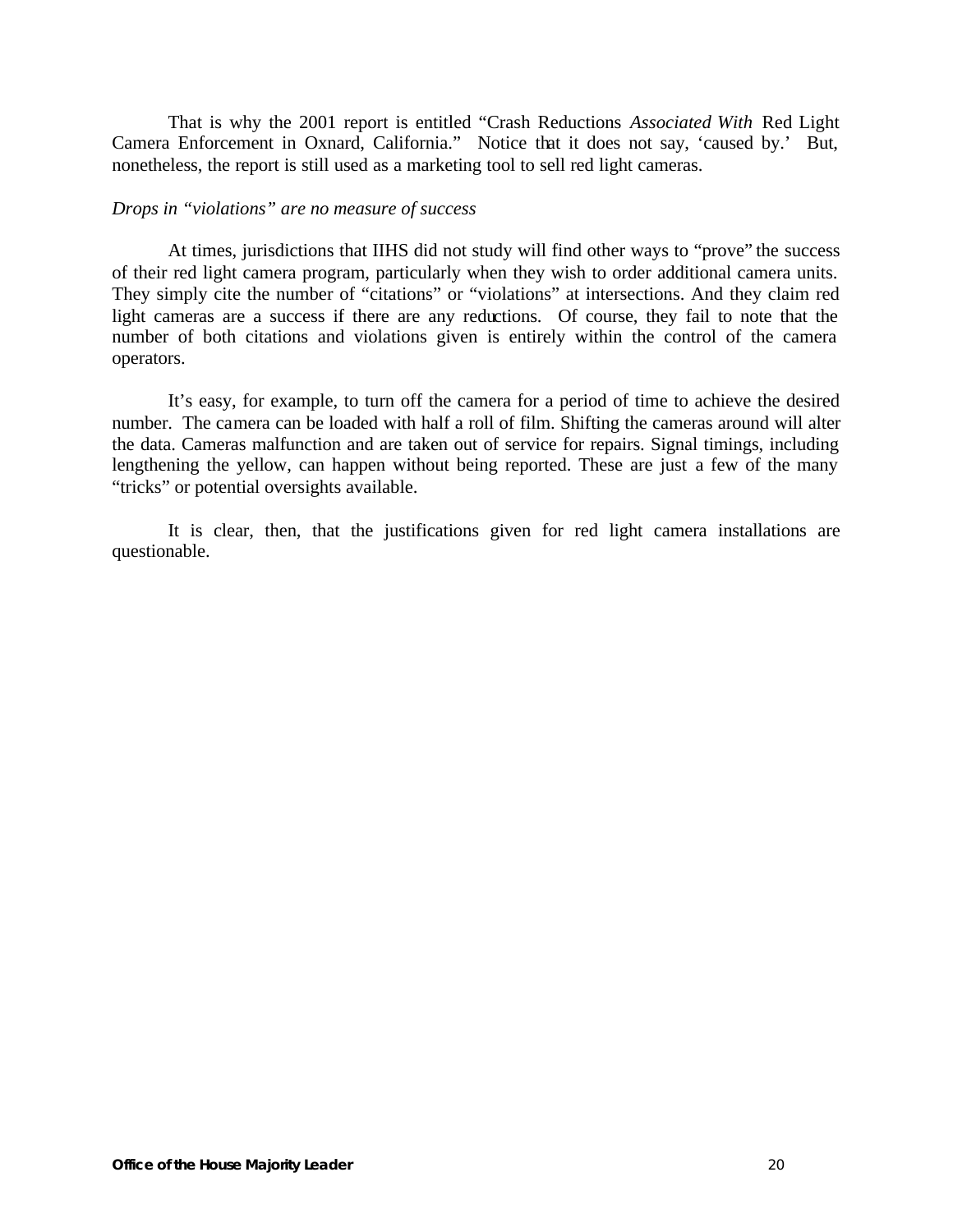# **VII. Conclusion**

The subject of signal timing can be difficult and obscure. And for that reason, the proponents of red light cameras have been able to escape close scrutiny.

Transportation officials and engineers *know* that the yellow signal timing is essential to safety. The data showing this to be the case are found in their studies. Nonetheless, some have systematically and intentionally ignored the inescapable engineering fact that longer yellows would solve the so-called crisis caused by *shortened* yellows.

Red light cameras present a perverse disincentive for local jurisdictions to fix intersections with excessive red light entries. It's hard to fix a "problem" that brings in millions in revenue.

In other words, red light cameras aren't fixing a safety problem, they're creating one.

And, with the federal government's assistance, state and local governments are undermining the vital constitutional protections our Founders put in place. The right to face one's accuser in court and the presumption of innocence form the bedrock of our judicial system.

Camera-based law enforcement can only work when these principles are ignored.

We should never have allowed the personal privacy of our citizens to be undermined by these Big Brother devices. In the name of safety, we sacrificed our privacy. But now it is clear that we have been asked to relinquish our cherished freedoms for an entirely empty promise.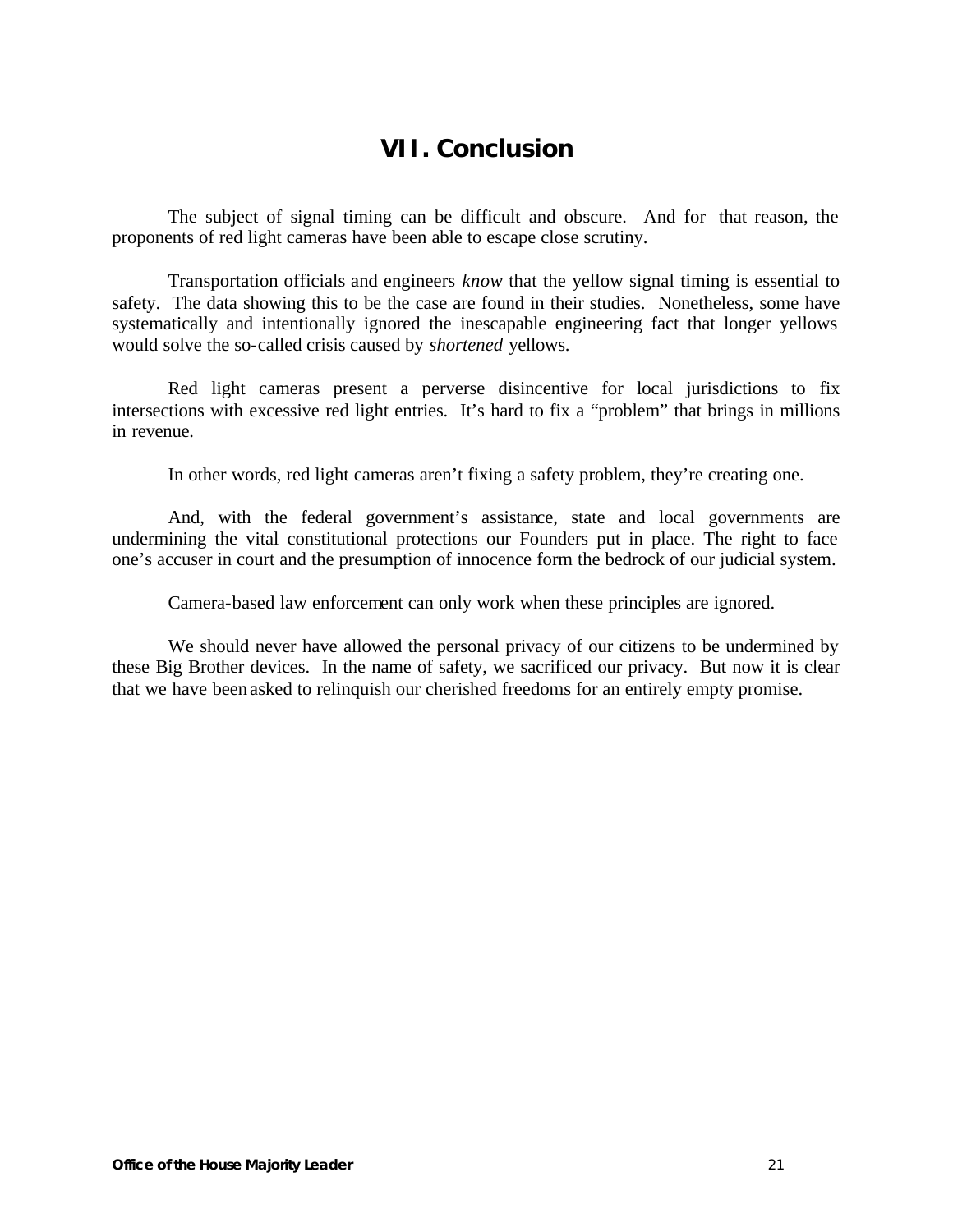# **VIII. References**

*(all documents available at www.freedom.gov/auto)*

## **Signal Timing Documents**

- Institute of Traffic Engineers, "Traffic Engineering Handbook," *Institute of Traffic Engineers*, 1965.
- Institute of Transportation Engineers, "Transportation and Traffic Engineering Handbook," *Prentice-Hall*, 1976.
- William A. Stimpson, Paul L. Zador, and Philip J. Tarnoff, "The Influence of the Time Duration of Yellow Traffic Signals on Driver Response," *ITE Journal,* November 1980.
- Institute of Transportation Engineers, "Transportation and Traffic Engineering Handbook," *Prentice-Hall*, 1982.
- Institute of Transportation Engineers, "Determining Vehicle Change Intervals: A Proposed Recommended Practice," *Institute of Transportation Engineers*, 1985.
- ITE Technical Committee 4A-16, "Proposed Recommended Practice: Determining Vehicle Signal Change Intervals," *ITE Journal,* July 1989.
- ITE Technical Council Task Force 4TF-1, "Determining Vehicle Signal Change Intervals," *Institute of Transportation Engineers,* August 1994.
- Richard A. Retting, Allan F. Williams, Michael A. Greene, "Red Light Running and Sensible Countermeasures," Transportation Research Record, 1998.
- Institute of Transportation Engineers, "Transportation and Traffic Engineering Handbook," *Institute of Transportation Engineers,* 1999.
- "Manual on Traffic Control Devices", *Federal Highway Administration*, 2000.

# **Accident Studies**

- David Andreassen, "A Long Term Study of Red Light Cameras and Accidents," *Australian Road Research Board,* February, 1995.
- Richard A. Retting, Allan F. Williams, Charles M. Farmer, Amy F. Feldman, "Evaluation of Red Light Camera Enforcement in Oxnard, California," *Accident Analysis and Prevention 31,*  1999.
- Richard A. Retting, Allan F. Williams, Charles M. Farmer, Amy F. Feldman, "Evaluation of Red Light Camera Enforcement in Fairfax, Va., USA," *ITE Journal,* August 1999.